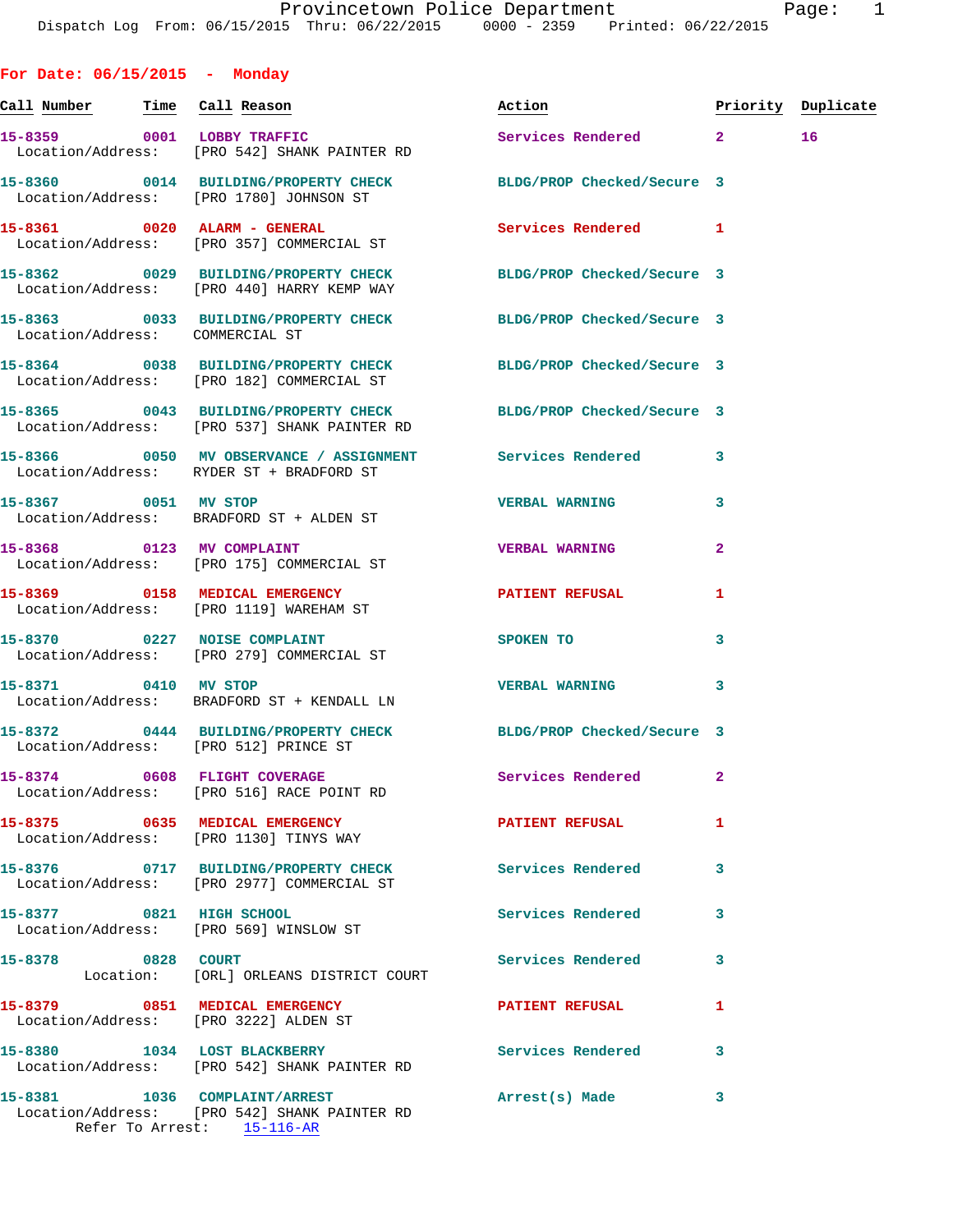Dispatch Log From: 06/15/2015 Thru: 06/22/2015 0000 - 2359 Printed: 06/22/2015

|                                                                      | 15-8382 1116 911 TTY TEST<br>Location/Address: [PRO 542] SHANK PAINTER RD                                     | Services Rendered 1        |                |
|----------------------------------------------------------------------|---------------------------------------------------------------------------------------------------------------|----------------------------|----------------|
| 15-8383 1221 COMPLAINT                                               | Location/Address: [PRO 1569] CUDWORTH ST                                                                      | SPOKEN TO                  | 3              |
|                                                                      | 15-8384 1224 MEDICAL EMERGENCY<br>Location/Address: [PRO 2977] COMMERCIAL ST                                  | Transported to Hospital 1  |                |
| Location/Address: [PRO 2521] ROUTE 6                                 | 15-8385 1315 MV OBSERVANCE / ASSIGNMENT                                                                       | Services Rendered          | 3              |
| 15-8386 1411 ASSIST CITIZEN<br>Location/Address: [PRO 3222] ALDEN ST |                                                                                                               | <b>Services Rendered</b>   | 3              |
| Location/Address: SHANK PAINTER RD                                   | 15-8387 1424 MV OBSERVANCE / ASSIGNMENT SPOKEN TO                                                             |                            | 3              |
| 15-8388 1424 DISORDERLY                                              | Location/Address: [PRO 43] BRADFORD ST                                                                        | <b>Services Rendered</b>   | $\mathbf{2}$   |
| 15-8389 1445 COURT                                                   | Location: [ORL] ORLEANS DISTRICT COURT                                                                        | Services Rendered          | 3              |
| 15-8390 1453 MV DISABLED<br>Location/Address: BRADFORD ST EXT        |                                                                                                               | Services Rendered          | $\mathbf{2}$   |
| 15-8391 1504 ASSIST CITIZEN                                          | Location/Address: [PRO 542] SHANK PAINTER RD                                                                  | <b>Services Rendered</b>   | 3              |
|                                                                      | 15-8392 1543 DISORDERLY CUSTOMER<br>Location/Address: [PRO 545] SHANK PAINTER RD                              | Could Not Locate           | $\overline{a}$ |
|                                                                      | 15-8393 1617 PARK, WALK & TALK<br>Location/Address: [PRO 105] COMMERCIAL ST                                   | Services Rendered          | $\overline{2}$ |
|                                                                      | 15-8395 1659 BUILDING/PROPERTY CHECK<br>Location/Address: [PRO 564] BAYBERRY AVE                              | BLDG/PROP Checked/Secure 3 |                |
| 15-8396 1750 MV COMPLAINT<br>Location/Address: [PRO 43] BRADFORD ST  |                                                                                                               | <b>Services Rendered</b>   | $\mathbf{2}$   |
| 15-8397 1855 ASSIST CITIZEN<br>Location/Address: [PRO 3287] ROUTE 6  |                                                                                                               | SPOKEN TO                  | 3              |
|                                                                      | 15-8398 1902 BUILDING/PROPERTY CHECK<br>Location/Address: [PRO 2206] COMMERCIAL ST                            | BLDG/PROP Checked/Secure 3 |                |
| 15-8399 1925 MV STOP                                                 | Location/Address: [PRO 3313] STANDISH ST                                                                      | <b>VERBAL WARNING</b>      | 3              |
|                                                                      | 15-8401 2014 BUILDING/PROPERTY CHECK BLDG/PROP Checked/Secure 3<br>Location/Address: [PRO 2419] COMMERCIAL ST |                            |                |
|                                                                      | 15-8402 2025 BUILDING/PROPERTY CHECK<br>Location/Address: [PRO 519] RACE POINT RD                             | BLDG/PROP Checked/Secure 3 |                |
| 15-8403 2038 MV STOP                                                 | Location/Address: [PRO 1516] BRADFORD ST                                                                      | <b>VERBAL WARNING</b>      | 3              |
|                                                                      | 15-8404 2042 BUILDING/PROPERTY CHECK<br>Location/Address: [PRO 1952] COMMERCIAL ST                            | BLDG/PROP Checked/Secure 3 |                |
|                                                                      | 15-8405 2145 BUILDING/PROPERTY CHECK<br>Location/Address: [PRO 1639] COMMERCIAL ST                            | BLDG/PROP Checked/Secure 3 |                |
|                                                                      | 15-8406 2206 BUILDING/PROPERTY CHECK<br>Location/Address: [PRO 1638] COMMERCIAL ST                            | BLDG/PROP Checked/Secure 3 |                |
|                                                                      | 15-8407 2236 BUILDING/PROPERTY CHECK                                                                          | BLDG/PROP Checked/Secure 3 |                |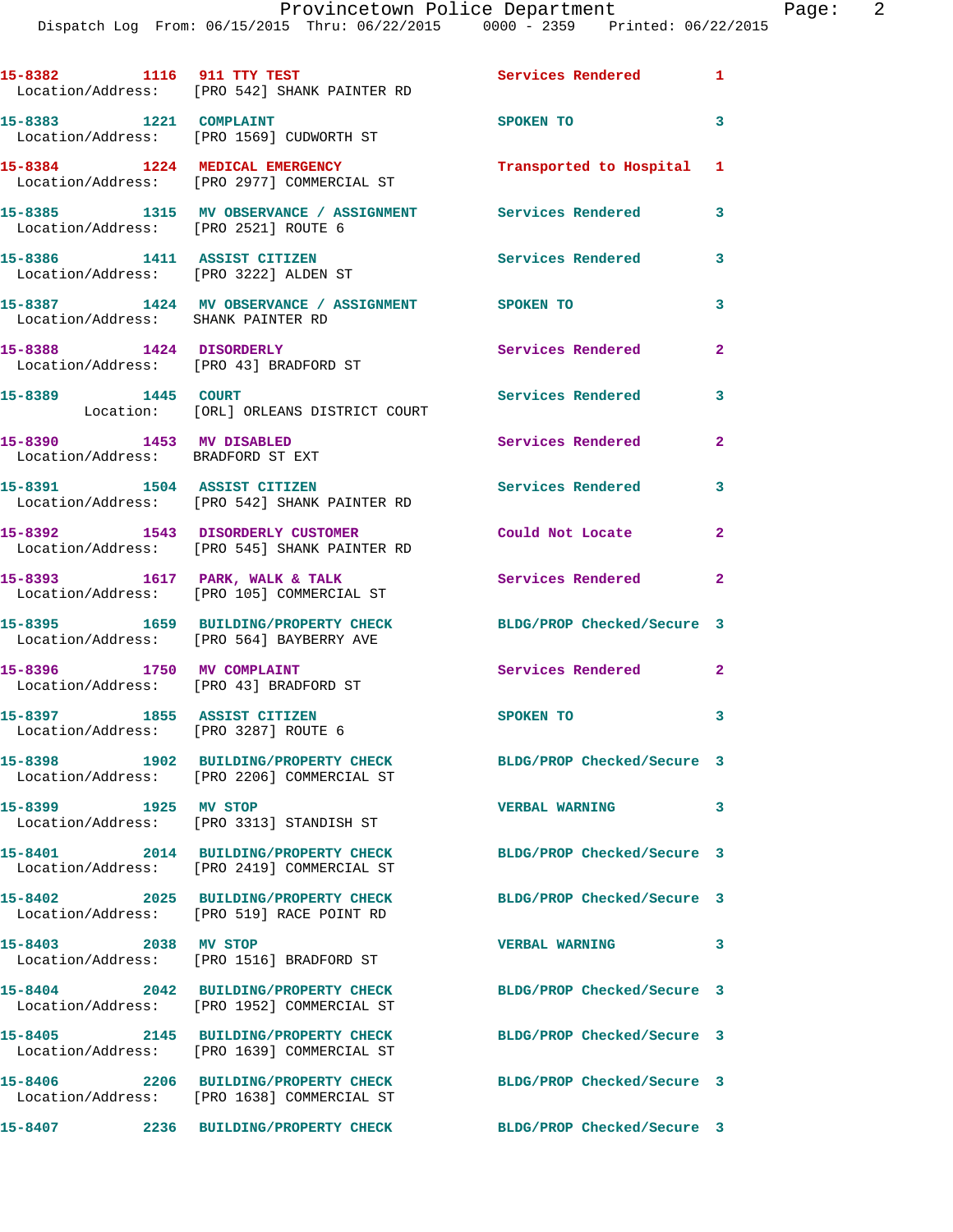|                                                      | Dispatch Log From: 06/15/2015 Thru: 06/22/2015 0000 - 2359 Printed: 06/22/2015                                   | Provincetown Police Department |              | Page: 3 |  |
|------------------------------------------------------|------------------------------------------------------------------------------------------------------------------|--------------------------------|--------------|---------|--|
|                                                      | Location/Address: [PRO 105] COMMERCIAL ST                                                                        |                                |              |         |  |
|                                                      | 15-8408 2237 BUILDING/PROPERTY CHECK<br>Location/Address: [PRO 2419] COMMERCIAL ST                               | BLDG/PROP Checked/Secure 3     |              |         |  |
|                                                      | 15-8409 2313 LOST WALLET/FOUND<br>Location/Address: [PRO 1992] COMMERCIAL ST                                     | Services Rendered 3            |              |         |  |
|                                                      | 15-8410 2330 BUILDING/PROPERTY CHECK BLDG/PROP Checked/Secure 3<br>Location/Address: [PRO 447] JEROME SMITH RD   |                                |              |         |  |
|                                                      | 15-8412 2354 MV OBSERVANCE / ASSIGNMENT Services Rendered 3<br>Location/Address: BRADFORD ST + HOWLAND ST        |                                |              |         |  |
| For Date: $06/16/2015$ - Tuesday                     |                                                                                                                  |                                |              |         |  |
|                                                      | 15-8413 0008 BUILDING/PROPERTY CHECK BLDG/PROP Checked/Secure 3<br>Location/Address: [PRO 1952] COMMERCIAL ST    |                                |              |         |  |
| 15-8414 0020 MV STOP<br>Location/Address: FREEMAN ST |                                                                                                                  | VERBAL WARNING 3               |              |         |  |
|                                                      | 15-8416 0037 BUILDING/PROPERTY CHECK BLDG/PROP Checked/Secure 3<br>Location/Address: [PRO 2543] MACMILLAN WHARF  |                                |              |         |  |
| 15-8417 0041 MV STOP                                 | Location/Address: [PRO 3523] BRADFORD ST                                                                         | <b>VERBAL WARNING</b>          | 3            |         |  |
|                                                      | 15-8418 0050 MV OBSERVANCE / ASSIGNMENT Services Rendered<br>Location/Address: BRADFORD ST + RYDER ST            |                                | 3            |         |  |
| 15-8419 0056 MV STOP                                 | Location/Address: BRADFORD ST + BAKER AVE                                                                        | <b>VERBAL WARNING</b>          | 3            |         |  |
|                                                      | 15-8420 0158 MV STOP<br>Location/Address: CONWAY ST + BRADFORD ST                                                | <b>VERBAL WARNING</b>          | 3            |         |  |
|                                                      | 15-8421 0216 BUILDING/PROPERTY CHECK BLDG/PROP Checked/Secure 3<br>Location/Address: [PRO 1638] COMMERCIAL ST    |                                |              |         |  |
|                                                      | 15-8422 0219 BUILDING/PROPERTY CHECK BLDG/PROP Checked/Secure 3<br>Location/Address: [PRO 2419] COMMERCIAL ST    |                                |              |         |  |
|                                                      | 15-8423 0221 BUILDING/PROPERTY CHECK BLDG/PROP Checked/Secure 3<br>Location/Address: [PRO 1778] SHANK PAINTER RD |                                |              |         |  |
|                                                      | 15-8424 0327 FOUND MASTERCARD<br>Location: [PRO 3431] LOPES SQUARE                                               | Services Rendered 3            |              |         |  |
|                                                      | 15-8425 0421 LOBBY TRAFFIC<br>Location/Address: [PRO 542] SHANK PAINTER RD                                       | Services Rendered 2            |              | 18      |  |
| Location/Address: [PRO 2539] RYDER ST                | 15-8426 0455 BUILDING/PROPERTY CHECK BLDG/PROP Checked/Secure 3                                                  |                                |              |         |  |
| 15-8427 0545 AIRCRAFT                                | Location/Address: [PRO 516] RACE POINT RD                                                                        | Services Rendered 2            |              |         |  |
| Location/Address: [PRO 3222] ALDEN ST                | 15-8428 0546 MEDICAL EMERGENCY/LIFT                                                                              | <b>Services Rendered</b>       | ı            |         |  |
|                                                      | 15-8429 0736 ANIMAL CALL/FOXES<br>Location/Address: [PRO 2210] MECHANIC ST                                       | Services Rendered              | $\mathbf{2}$ |         |  |
|                                                      | 15-8430 0753 ANIMAL CALL/BABY BIRDS Services Rendered<br>Location/Address: [PRO 253] COMMERCIAL ST               |                                | $\mathbf{2}$ |         |  |
| 15-8431 0804 911 GENERAL                             | Location/Address: [PRO 63] BRADFORD ST EXT                                                                       | Services Rendered 1            |              |         |  |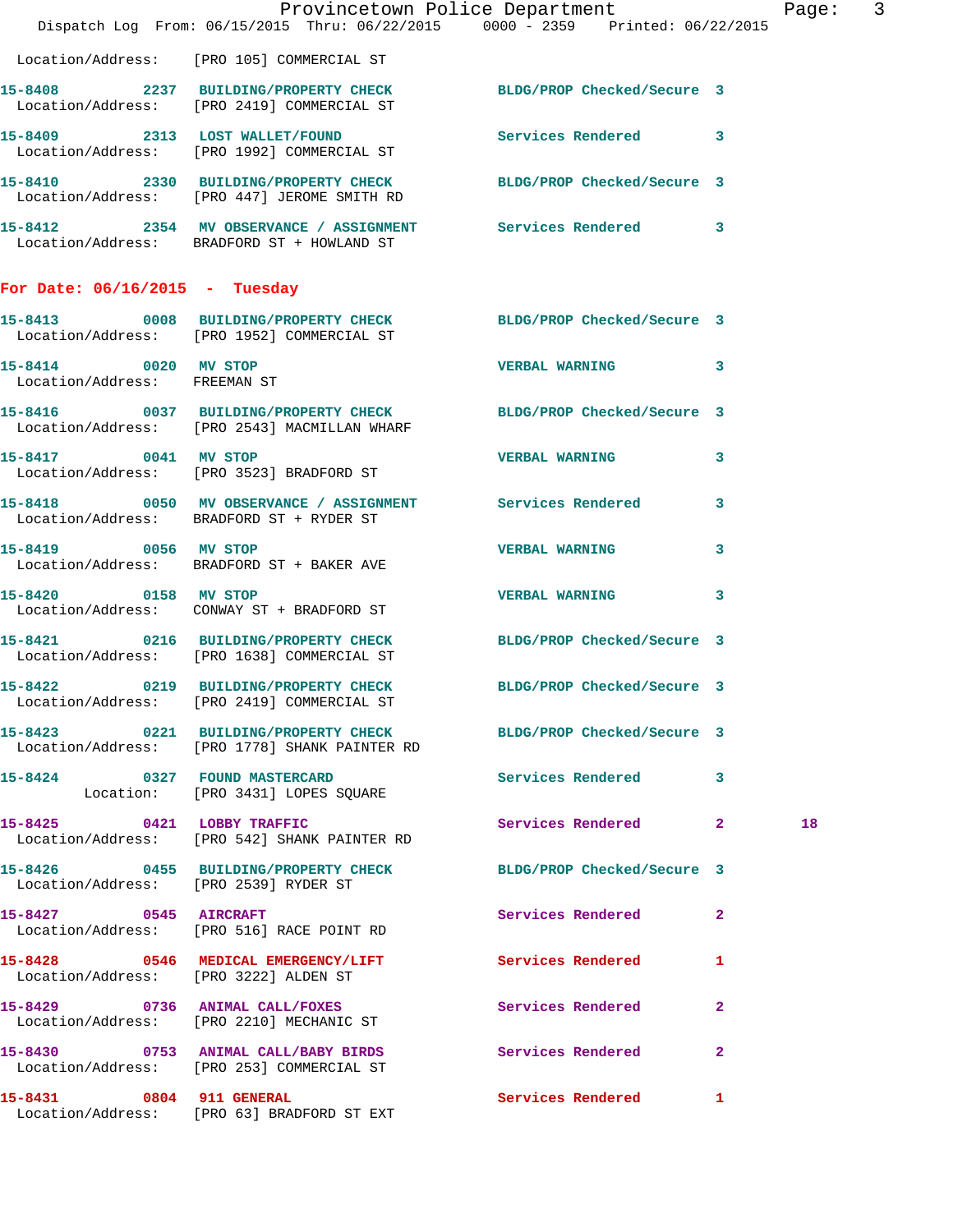|                                       | Provincetown Police Department Fage: 4<br>Dispatch Log From: 06/15/2015 Thru: 06/22/2015   0000 - 2359   Printed: 06/22/2015 |                          |                |  |
|---------------------------------------|------------------------------------------------------------------------------------------------------------------------------|--------------------------|----------------|--|
|                                       | 15-8432 0815 SERVICE CALL/SCHOOL 5ervices Rendered 3<br>Location/Address: [PRO 569] WINSLOW ST                               |                          |                |  |
|                                       | 15-8433 0907 MV COMPLAINT<br>Location/Address: STANDISH ST + CEMETERY RD                                                     | Services Rendered 2      |                |  |
|                                       | 15-8434 0935 BUILDING/PROPERTY CHECK BLDG/PROP Checked/Secure 3<br>Location/Address: [PRO 571] ALDEN ST                      |                          |                |  |
|                                       | 15-8435 1017 ANIMAL CALL/FOXES GONE ON ARRIVAL<br>Location/Address: [PRO 1587] PEARL ST                                      |                          | $\mathbf{2}$   |  |
|                                       | 15-8436 1025 ASSIST AGENCY / MUTUAL AID/DPW SPOKEN TO<br>Location/Address: BREWSTER ST + PEARL ST                            |                          | 3              |  |
| Location/Address: COMMERCIAL ST       | 15-8437 1034 ANIMAL CALL/BARKING DOGS Services Rendered                                                                      |                          | $\overline{2}$ |  |
|                                       | 15-8438 1044 PARK, WALK & TALK 1999 Services Rendered<br>Location/Address: [PRO 2500] COMMERCIAL ST                          |                          | $\overline{2}$ |  |
|                                       | 15-8439 1045 SERVICE CALL<br>Location/Address: [PRO 1015] NELSON AVE                                                         | <b>SPOKEN TO</b>         | 3              |  |
|                                       | 15-8440 1107 BUILDING/PROPERTY CHECK Services Rendered 3<br>Location/Address: [PRO 3430] COMMERCIAL ST                       |                          |                |  |
|                                       | 15-8442 1126 LOST SHOPPING BAG/MODA FINA Services Rendered<br>Location/Address: [PRO 1769] COMMERCIAL ST                     |                          | 3              |  |
|                                       | 15-8443 1144 911 GENERAL/MISDIAL Services Rendered 1<br>Location/Address: [PRO 4003] COMMERCIAL ST                           |                          |                |  |
| Location/Address: [PRO 3222] ALDEN ST | 15-8444 1200 MEDICAL EMERGENCY/D.O.T. Transported to Hospital 1                                                              |                          |                |  |
|                                       | 15-8445 1344 FOUND BLACK BAG 15-8445<br>Location/Address: [PRO 75] CAPTAIN BERTIES WAY                                       |                          |                |  |
| Location/Address: [PRO 2479] ROUTE 6  | 15-8446 1413 HAZARDS/LIGHTS Taken/Referred to Other 2                                                                        |                          |                |  |
| Location/Address: [PRO 2521] ROUTE 6  | 15-8447 1414 LOST YELLOW KAYAK                                                                                               | <b>Services Rendered</b> |                |  |
|                                       | 15-8448 1432 COMPLAINT<br>Location/Address: [PRO 3259] MACMILLAN WHARF                                                       | SPOKEN TO                | 3              |  |
| Location/Address: CENTER ST           | 15-8450 1541 PARKING COMPLAINT / GENERAL Services Rendered                                                                   |                          | $\mathbf{3}$   |  |
| Location/Address: [PRO 1379] DYER ST  | 15-8451 1548 HAZARDS/GAS SMELL                                                                                               | Services Rendered        | $\overline{2}$ |  |
|                                       | 15-8452 1553 MEDICAL EMERGENCY<br>Location/Address: [PRO 1630] WINSLOW ST                                                    | PATIENT REFUSAL 1        |                |  |
|                                       | 15-8453 1604 MV HIT & RUN<br>Location/Address: CENTER ST + COMMERCIAL ST                                                     | Services Rendered        | $\mathbf{2}$   |  |
|                                       | 15-8454 1639 BUILDING/PROPERTY CHECK BLDG/PROP Checked/Secure 3<br>Location/Address: [PRO 2419] COMMERCIAL ST                |                          |                |  |
|                                       | 15-8455 1710 MV OBSERVANCE / ASSIGNMENT Services Rendered<br>Location/Address: [PRO 2478] BRADFORD ST                        |                          | 3              |  |
|                                       | 15-8456 1726 LOST CREDIT CARD<br>Location/Address: [PRO 542] SHANK PAINTER RD                                                | Services Rendered        | 3              |  |
|                                       | 15-8457 1804 PROPERTY DAMAGE<br>Location/Address: [PRO 2704] COMMERCIAL ST                                                   | Services Rendered        | $\mathbf{3}$   |  |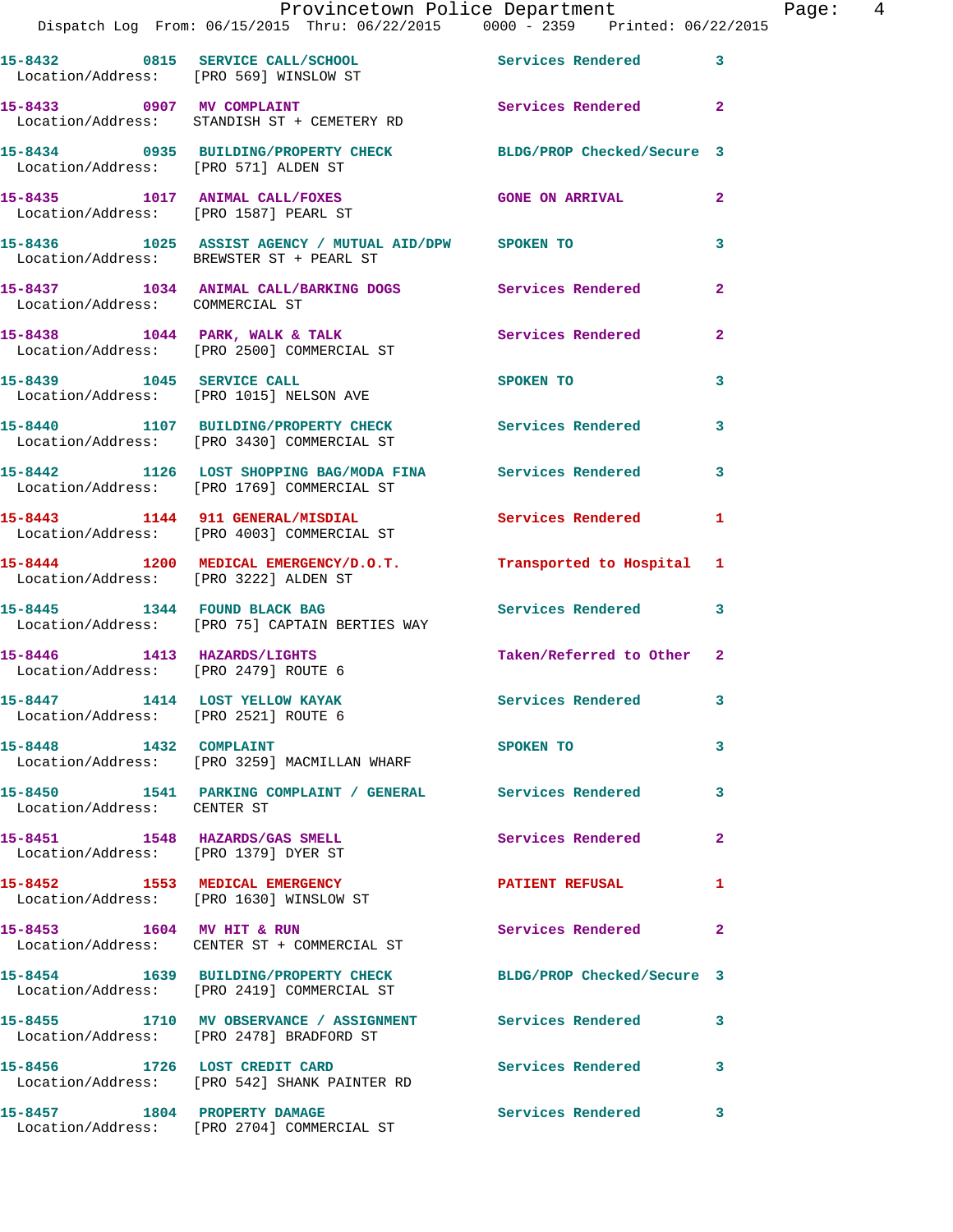| 15-8458 1807 COMPLAINT                            | Location/Address: [PRO 395] COMMERCIAL ST                                                                       | SPOKEN TO                  | $\mathbf{3}$               |
|---------------------------------------------------|-----------------------------------------------------------------------------------------------------------------|----------------------------|----------------------------|
|                                                   | 15-8459 1826 BUILDING/PROPERTY CHECK<br>Location/Address: [PRO 519] RACE POINT RD                               | BLDG/PROP Checked/Secure 3 |                            |
| 15-8460 1859 ANIMAL CALL                          | Location/Address: [PRO 121] COMMERCIAL ST                                                                       | Services Rendered          | $\overline{2}$             |
| Location/Address: [PRO 3287] ROUTE 6              | 15-8461 1913 SUSPICIOUS ACTIVITY                                                                                | <b>GONE ON ARRIVAL</b>     | $\mathbf{2}$               |
| Location/Address: [PRO 2521] ROUTE 6              | 15-8463 1950 MV OBSERVANCE / ASSIGNMENT No Action Required 3                                                    |                            |                            |
| Location/Address: [PRO 2539] RYDER ST             | 15-8462 1951 BUILDING/PROPERTY CHECK                                                                            | BLDG/PROP Checked/Secure 3 |                            |
|                                                   | 15-8464 1954 PARK, WALK & TALK<br>Location/Address: [PRO 105] COMMERCIAL ST                                     | Services Rendered 2        |                            |
| 15-8465 2008 MV STOP<br>Location/Address: ROUTE 6 |                                                                                                                 | <b>VERBAL WARNING</b>      | 3                          |
|                                                   | 15-8466 2026 BUILDING/PROPERTY CHECK<br>Location/Address: [PRO 447] JEROME SMITH RD                             | BLDG/PROP Checked/Secure 3 |                            |
| Location/Address: COMMERCIAL ST                   | 15-8467 2040 BUILDING/PROPERTY CHECK                                                                            | BLDG/PROP Checked/Secure 3 |                            |
| 15-8468 2047 COMPLAINT                            | Location/Address: [PRO 542] SHANK PAINTER RD                                                                    | Services Rendered          | $\overline{\mathbf{3}}$    |
| Location/Address: [PRO 2519] ROUTE 6              | 15-8469 2122 MV OBSERVANCE / ASSIGNMENT No Action Required                                                      |                            | $\overline{\phantom{a}}$ 3 |
|                                                   | 15-8470 2125 MEDICAL EMERGENCY<br>Location/Address: [PRO 1119] WAREHAM ST                                       | <b>PATIENT REFUSAL</b>     | 1                          |
|                                                   | 15-8472 2158 BUILDING/PROPERTY CHECK<br>Location/Address: [PRO 1635] COMMERCIAL ST                              | BLDG/PROP Checked/Secure 3 |                            |
|                                                   | 15-8473 2203 BUILDING/PROPERTY CHECK BLDG/PROP Checked/Secure 3<br>Location/Address: [PRO 3259] MACMILLAN WHARF |                            |                            |
| 15-8474 2205 SERVICE CALL                         | Location/Address: [PRO 2849] COMMERCIAL ST                                                                      | No Action Required 3       |                            |
| 15-8475 2213 MV STOP                              | Location/Address: BRADFORD ST + COOK ST                                                                         | VERBAL WARNING 3           |                            |
|                                                   | 15-8476 2228 FOUND MA LICENSE<br>Location/Address: [PRO 542] SHANK PAINTER RD                                   | Services Rendered          | $\mathbf{3}$               |
| Location/Address: COMMERCIAL ST                   | 15-8477 2228 BUILDING/PROPERTY CHECK BLDG/PROP Checked/Secure 3                                                 |                            |                            |
|                                                   | 15-8478 2229 BUILDING/PROPERTY CHECK<br>Location/Address: [PRO 105] COMMERCIAL ST                               | BLDG/PROP Checked/Secure 3 |                            |
|                                                   | 15-8479 2321 BUILDING/PROPERTY CHECK<br>Location/Address: [PRO 175] COMMERCIAL ST                               | BLDG/PROP Checked/Secure 3 |                            |
| Location/Address: [PRO 554] TREMONT ST            | 15-8480 2337 BUILDING/PROPERTY CHECK                                                                            | BLDG/PROP Checked/Secure 3 |                            |
|                                                   | 15-8482 2344 NOISE COMPLAINT<br>Location/Address: [PRO 3236] COMMERCIAL ST                                      | <b>LICENSING VIOLATION</b> | $\sim$ 3                   |
|                                                   | 15-8481 2345 BUILDING/PROPERTY CHECK                                                                            | BLDG/PROP Checked/Secure 3 |                            |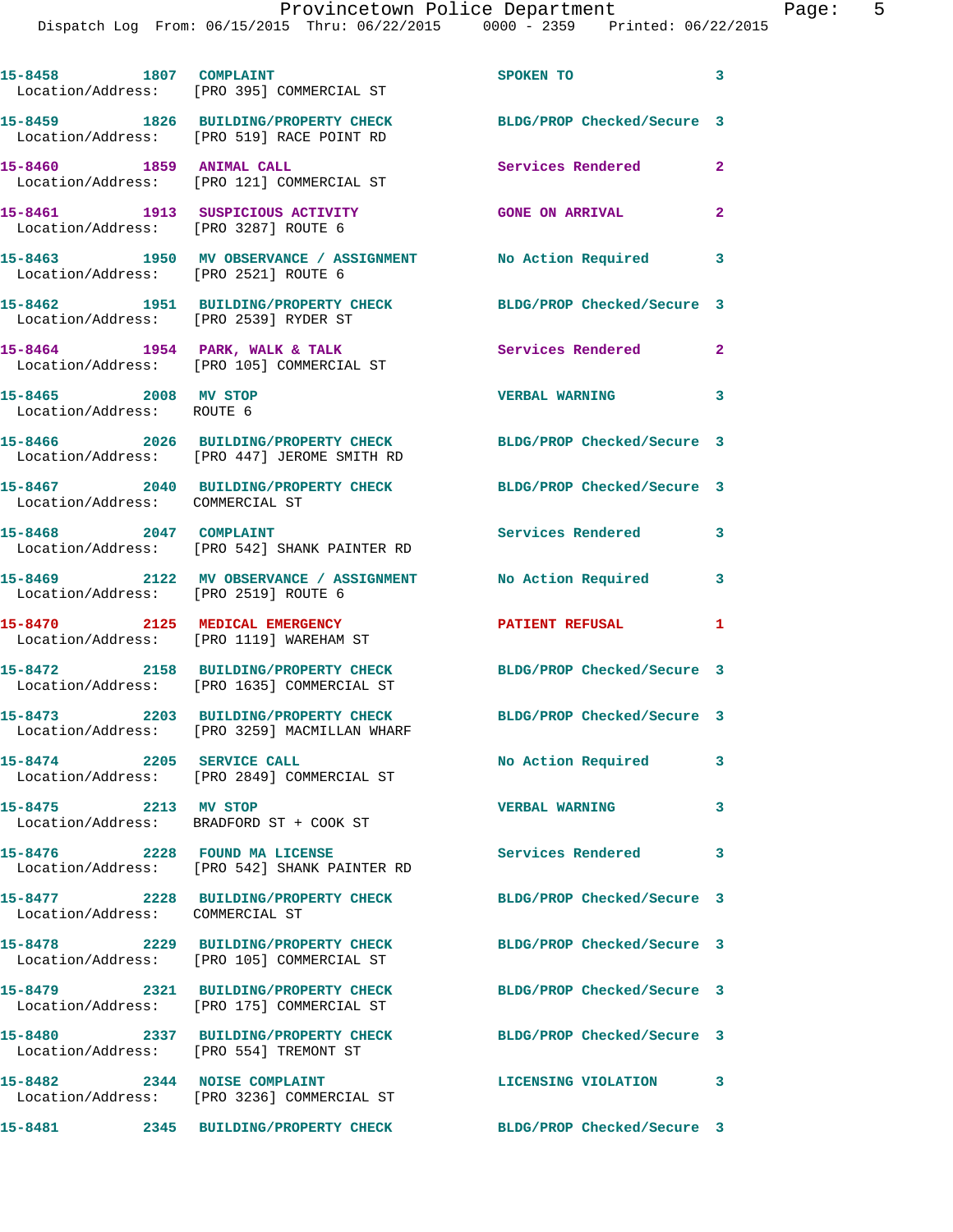|                                    | Dispatch Log From: 06/15/2015 Thru: 06/22/2015 0000 - 2359 Printed: 06/22/2015                                   | Provincetown Police Department |   | Page: 6 |  |
|------------------------------------|------------------------------------------------------------------------------------------------------------------|--------------------------------|---|---------|--|
|                                    | Location/Address: [PRO 764] BRADFORD ST                                                                          |                                |   |         |  |
|                                    | 15-8483 2354 MV OBSERVANCE / ASSIGNMENT Services Rendered 3<br>Location/Address: BRADFORD ST + HOWLAND ST        |                                |   |         |  |
| For Date: $06/17/2015$ - Wednesday |                                                                                                                  |                                |   |         |  |
|                                    | 15-8484 0025 MV OBSERVANCE / ASSIGNMENT Services Rendered 3<br>Location/Address: BRADFORD ST + RYDER ST          |                                |   |         |  |
|                                    | 15-8485 0030 BUILDING/PROPERTY CHECK BLDG/PROP Checked/Secure 3<br>Location/Address: [PRO 440] HARRY KEMP WAY    |                                |   |         |  |
| 15-8486 0039 MV STOP               | Location/Address: BRADFORD ST + CONWELL ST                                                                       | VERBAL WARNING 3               |   |         |  |
| 15-8487 0055 MV STOP               | Location/Address: COURT ST + BRADFORD ST                                                                         | VERBAL WARNING 3               |   |         |  |
|                                    | 15-8488 0101 BUILDING/PROPERTY CHECK BLDG/PROP Checked/Secure 3<br>Location/Address: [PRO 3296] SHANK PAINTER RD |                                |   |         |  |
|                                    | 15-8489 0118 MV STOP<br>Location/Address: [PRO 774] BREWSTER ST                                                  | VERBAL WARNING 3               |   |         |  |
|                                    | 15-8490 0137 BUILDING/PROPERTY CHECK BLDG/PROP Checked/Secure 3<br>Location/Address: [PRO 2419] COMMERCIAL ST    |                                |   |         |  |
|                                    | 15-8491 0158 BUILDING/PROPERTY CHECK BLDG/PROP Checked/Secure 3<br>Location/Address: [PRO 306] COMMERCIAL ST     |                                |   |         |  |
|                                    | 15-8492 0257 BUILDING/PROPERTY CHECK<br>Location/Address: [PRO 447] JEROME SMITH RD                              | BLDG/PROP Checked/Secure 3     |   |         |  |
|                                    | 15-8493 0308 BUILDING/PROPERTY CHECK<br>Location/Address: [PRO 3259] MACMILLAN WHARF                             | BLDG/PROP Checked/Secure 3     |   |         |  |
|                                    | 15-8494 0350 MEDICAL EMERGENCY<br>Location/Address: [PRO 1119] WAREHAM ST                                        | Transported to Hospital 1      |   |         |  |
| 15-8495 0401 LOBBY TRAFFIC         | Location/Address: [PRO 542] SHANK PAINTER RD                                                                     | Services Rendered 2            |   | 39      |  |
|                                    | 15-8496 0516 BUILDING/PROPERTY CHECK BLDG/PROP Checked/Secure 3<br>Location/Address: [PRO 2483] COMMERCIAL ST    |                                |   |         |  |
|                                    | 15-8497 0536 MEDICAL EMERGENCY<br>Location/Address: [PRO 1008] NELSON AVE                                        | Transported to Hospital 1      |   |         |  |
| 15-8498 0730 DISTURBANCE           | Location/Address: [PRO 2616] COMMERCIAL ST                                                                       | SPOKEN TO 1                    |   |         |  |
|                                    | 15-8499 0812 BUILDING/PROPERTY CHECK BLDG/PROP Checked/Secure 3<br>Location/Address: [PRO 526] RYDER ST EXT      |                                |   |         |  |
| 15-8500 0817 SCHOOL                | Location/Address: [PRO 488] MAYFLOWER ST                                                                         | Services Rendered 3            |   |         |  |
|                                    | 15-8501 0843 BUILDING/PROPERTY CHECK<br>Location/Address: [PRO 3430] COMMERCIAL ST                               | Services Rendered 3            |   |         |  |
| 15-8502 0932 FOLLOW UP             | Location/Address: [PRO 105] COMMERCIAL ST                                                                        | Services Rendered              | 2 |         |  |
| 15-8503 0935 MV STOP               | Location/Address: [PRO 1169] WINTHROP ST                                                                         | VERBAL WARNING 3               |   |         |  |
|                                    | 15-8504 0946 BUILDING/PROPERTY CHECK<br>Location/Address: [PRO 3163] WINTHROP ST                                 | BLDG/PROP Checked/Secure 3     |   |         |  |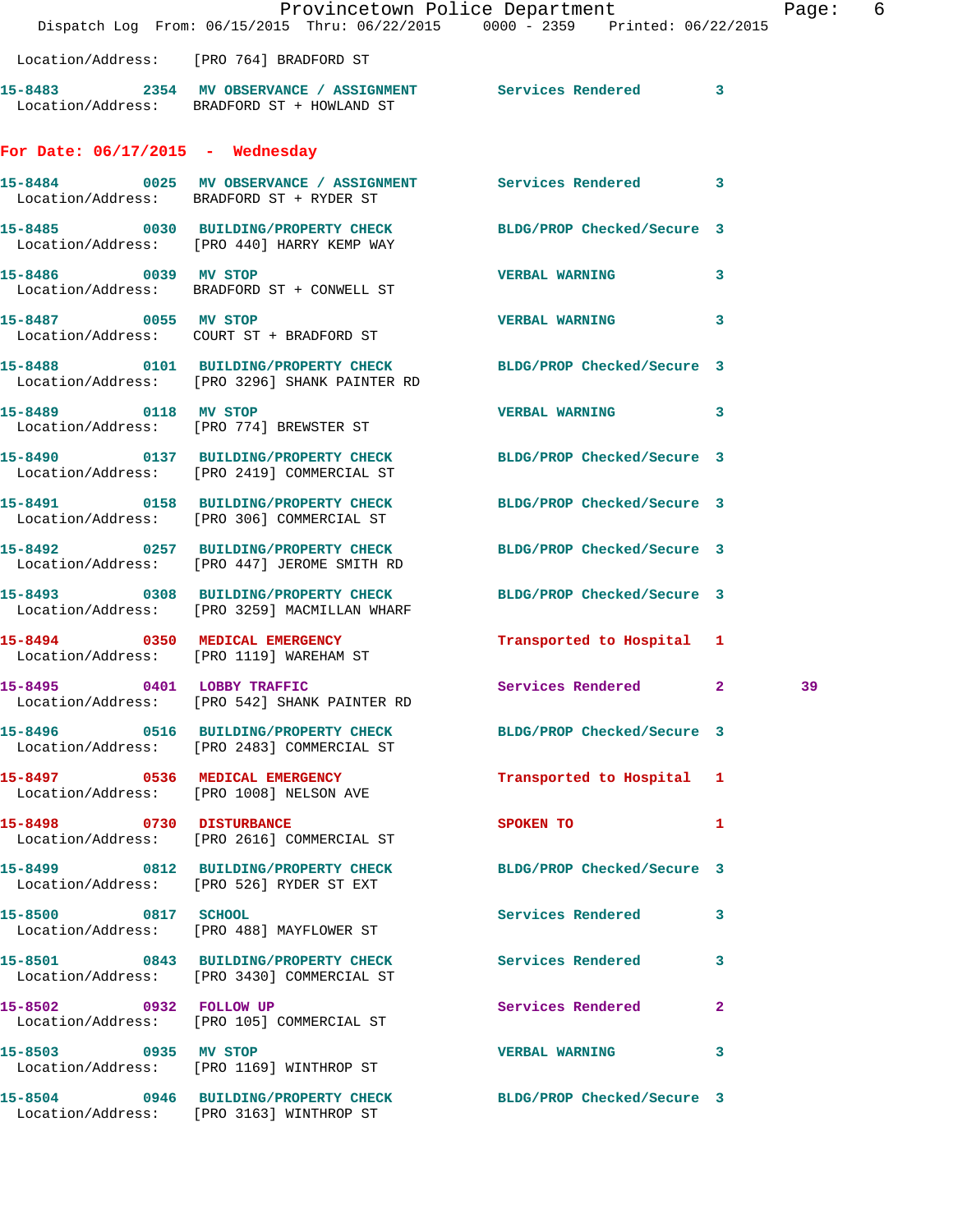|                                                        | Provincetown Police Department                                                                              |                                                                                                                                                                                                                                |                | Page:        | - 7 |
|--------------------------------------------------------|-------------------------------------------------------------------------------------------------------------|--------------------------------------------------------------------------------------------------------------------------------------------------------------------------------------------------------------------------------|----------------|--------------|-----|
|                                                        | 15-8505 0951 PARADE/FIELD DAY Services Rendered 2<br>Location/Address: [PRO 2492] WINSLOW ST                |                                                                                                                                                                                                                                |                |              |     |
|                                                        | 15-8506 1010 FOLLOW UP Services Rendered 2<br>Location/Address: [PRO 2704] COMMERCIAL ST                    |                                                                                                                                                                                                                                |                |              |     |
|                                                        | 15-8507 1014 FOLLOW UP<br>Location/Address: [PRO 395] COMMERCIAL ST                                         | SPOKEN TO                                                                                                                                                                                                                      | $\mathbf{2}$   |              |     |
|                                                        | 15-8508 1040 PARKING COMPLAINT / GENERAL Services Rendered 3<br>Location/Address: [PRO 1255] COMMERCIAL ST  |                                                                                                                                                                                                                                |                |              |     |
|                                                        | 15-8509 1153 MV HIT & RUN<br>Location/Address: [PRO 2512] JEROME SMITH RD                                   | Services Rendered 2                                                                                                                                                                                                            |                |              |     |
|                                                        | 15-8510 1214 PARKING COMPLAINT / GENERAL GONE ON ARRIVAL<br>Location/Address: STANDISH ST + BRADFORD ST     |                                                                                                                                                                                                                                | $\mathbf{3}$   |              |     |
|                                                        | 15-8511 1229 ANIMAL CALL/MESSY SPOKEN TO 2<br>Location/Address: [PRO 2227] BRADFORD ST                      |                                                                                                                                                                                                                                |                | $\mathbf{1}$ |     |
| Location/Address: [PRO 1026] OAK DR                    | 15-8512 1237 ANIMAL CALL/BOX TURTLE Services Rendered                                                       |                                                                                                                                                                                                                                | $\overline{2}$ |              |     |
|                                                        | 15-8513 1240 DISTURBANCE<br>Location/Address: [PRO 105] COMMERCIAL ST                                       | Could Not Locate 1                                                                                                                                                                                                             |                |              |     |
|                                                        | 15-8514 1244 ALARM - GENERAL Services Rendered 1<br>Location/Address: [PRO 1778] SHANK PAINTER RD           |                                                                                                                                                                                                                                |                |              |     |
| Location/Address: [PRO 2521] ROUTE 6                   | 15-8515 1259 ASSIST AGENCY / MUTUAL AID Services Rendered 3                                                 |                                                                                                                                                                                                                                |                |              |     |
|                                                        | 15-8516 1331 FOLLOW UP<br>Location/Address: [PRO 451] JOHNSON ST                                            | Services Rendered 2                                                                                                                                                                                                            |                |              |     |
|                                                        | 15-8517 1340 911 GENERAL<br>Location/Address: [PRO 1229] MOZART AVE                                         | SPOKEN TO AND TO A RESIDENCE A RESIDENCE OF A RESIDENCE OF A RESIDENCE OF A RESIDENCE OF A REPORT OF A REPORT OF A REPORT OF A REPORT OF A REPORT OF A REPORT OF A REPORT OF A REPORT OF A REPORT OF A REPORT OF A REPORT OF A | 1              |              |     |
|                                                        | 15-8518 1346 HARASSMENT<br>Location/Address: [PRO 2156] COMMERCIAL ST                                       | SPOKEN TO                                                                                                                                                                                                                      | $\mathbf{2}$   |              |     |
|                                                        | 15-8519 1402 MEDICAL EMERGENCY/ASSIST Services Rendered 1<br>Location/Address: [PRO 1630] WINSLOW ST        |                                                                                                                                                                                                                                |                |              |     |
|                                                        | 15-8520 1406 FOUND WALLET<br>Location/Address: [PRO 542] SHANK PAINTER RD                                   | Services Rendered 3                                                                                                                                                                                                            |                |              |     |
|                                                        | 15-8521 1412 ANIMAL CALL/BARKING DOGS Services Rendered 2<br>Location/Address: [PRO 3370] BRADFORD ST EXT   |                                                                                                                                                                                                                                |                |              |     |
| 15-8522 1415 DISTURBANCE<br>Location/Address: ALDEN ST |                                                                                                             | Could Not Locate 1                                                                                                                                                                                                             |                |              |     |
| Location/Address: [PRO 571] ALDEN ST                   | 15-8523 1429 BUILDING/PROPERTY CHECK BLDG/PROP Checked/Secure 3                                             |                                                                                                                                                                                                                                |                |              |     |
|                                                        | 15-8524 1429 BUILDING/PROPERTY CHECK BLDG/PROP Checked/Secure 3<br>Location/Address: [PRO 3317] CEMETERY RD |                                                                                                                                                                                                                                |                |              |     |
|                                                        | 15-8525 1430 BUILDING/PROPERTY CHECK BLDG/PROP Checked/Secure 3<br>Location/Address: [PRO 3318] CEMETERY RD |                                                                                                                                                                                                                                |                |              |     |
|                                                        | 15-8526 1434 SERVICE CALL<br>Location/Address: [PRO 2492] WINSLOW ST                                        | Services Rendered 3                                                                                                                                                                                                            |                |              |     |
|                                                        | 15-8528 1438 NOISE COMPLAINT<br>Location/Address: [PRO 99] COMMERCIAL ST                                    | Unfounded                                                                                                                                                                                                                      | 3              |              |     |
| 15-8527 1445 ANIMAL CALL                               |                                                                                                             | SPOKEN TO                                                                                                                                                                                                                      | $\mathbf{2}$   |              |     |

Location/Address: [PRO 3923] OLD COLONY WAY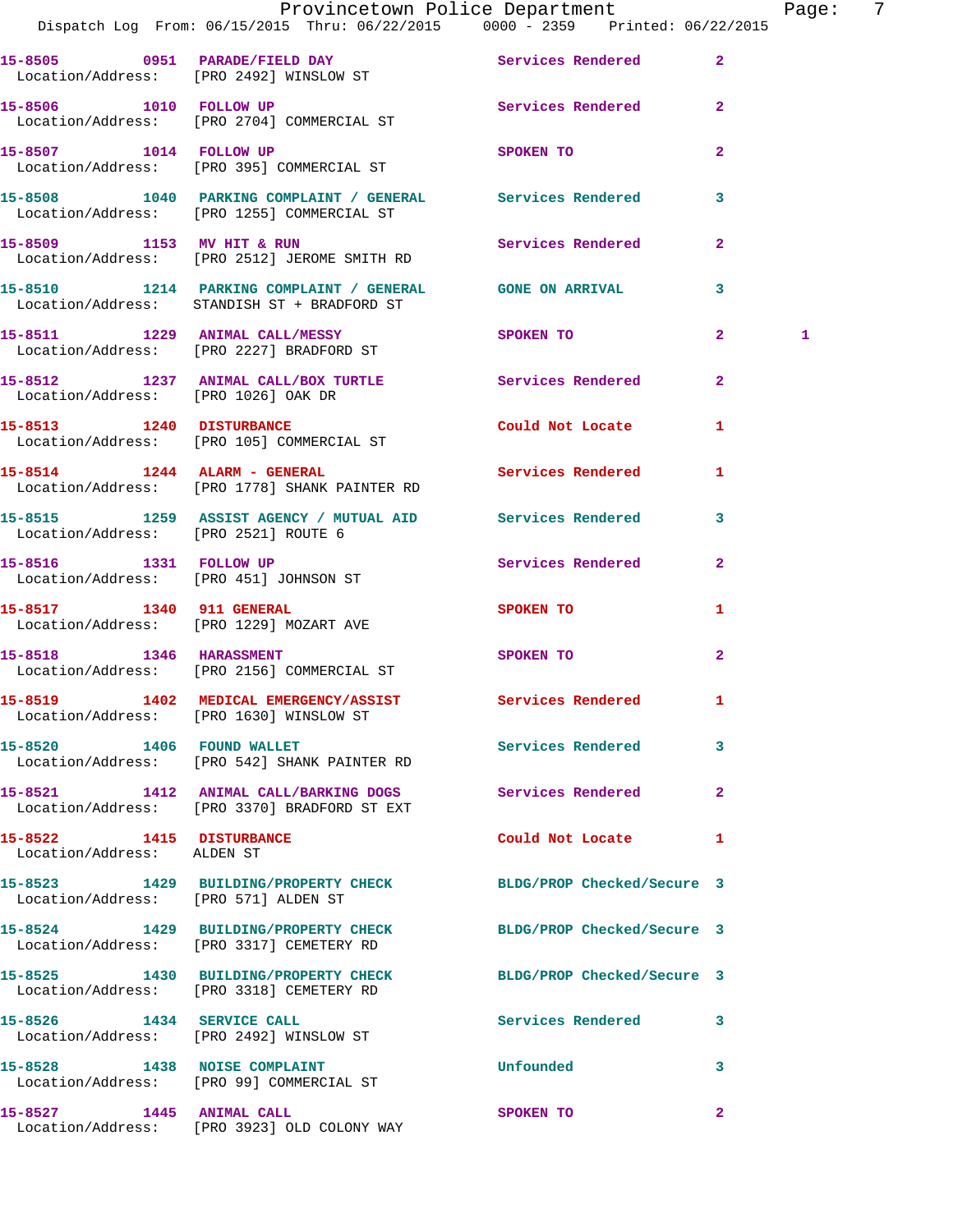Dispatch Log From: 06/15/2015 Thru: 06/22/2015 0000 - 2359 Printed: 06/22/2015

**15-8529 1455 MEDICAL EMERGENCY Transported to Hospital 1**  Location/Address: [PRO 1892] SHANK PAINTER RD **15-8530 1533 BUILDING/PROPERTY CHECK BLDG/PROP Checked/Secure 3**  Location/Address: [PRO 2206] COMMERCIAL ST **15-8533 1556 MV REPO No Action Required 2**  Location/Address: [PRO 442] HARRY KEMP WAY 15-8532 1604 PARK, WALK & TALK **Services Rendered** 2 Location/Address: [PRO 182] COMMERCIAL ST **15-8534 1618 MEDICAL EMERGENCY Services Rendered 1**  Location/Address: [PRO 1630] WINSLOW ST 15-8535 1618 FOUND WALLET **15-8535** Services Rendered 3 Location: [PRO 3431] LOPES SQUARE **15-8536 1624 LANDLORD/TENANT SPOKEN TO 2**  Location/Address: [PRO 542] SHANK PAINTER RD **15-8537 1639 BUILDING/PROPERTY CHECK BLDG/PROP Checked/Secure 3**  Location/Address: [PRO 571] ALDEN ST **15-8538 1648 LOST WALLET Services Rendered 3**  Location/Address: [PRO 542] SHANK PAINTER RD **15-8539 1655 ANIMAL CALL Services Rendered 2**  Location/Address: [PRO 2198] FRANKLIN ST **15-8541 1704 ANIMAL CALL No Action Required 2**  Location/Address: MECHANIC ST + NICKERSON ST **15-8540 1708 MEDICAL EMERGENCY PATIENT REFUSAL 1**  Location/Address: BRADFORD ST EXT **15-8542 1742 BUILDING/PROPERTY CHECK BLDG/PROP Checked/Secure 3**  Location/Address: [PRO 1778] SHANK PAINTER RD **15-8543 1747 ANIMAL CALL No Action Required 2**  Location/Address: [PRO 4003] COMMERCIAL ST **15-8545 1752 UTL M/V M1 HAS LOCATED Services Rendered 2**  Location/Address: SHANK PAINTER RD **15-8546 1831 MV OBSERVANCE / ASSIGNMENT No Action Required 3**  Location/Address: JEROME SMITH RD **15-8547 1837 MV OBSERVANCE / ASSIGNMENT Services Rendered 3**  Location/Address: BRADFORD ST + HOWLAND ST **15-8548 1841 MV STOP VERBAL WARNING 3**  Location/Address: [PRO 1550] COMMERCIAL ST **15-8549 1853 FOUND MA LIC No Action Required 3**  Location/Address: [PRO 542] SHANK PAINTER RD **15-8550 1855 COMPLAINT - STREET PERFORMERS SPOKEN TO 3**  Location/Address: COMMERCIAL ST **15-8551 1910 MEDICAL EMERGENCY Transported to Hospital 1**  Location/Address: [PRO 444] HIGH POLE HILL **15-8552 1950 BUILDING/PROPERTY CHECK BLDG/PROP Checked/Secure 3**  Location/Address: [PRO 512] PRINCE ST 15-8553 2004 LOST FD PAGER No No Action Required 3 Location/Address: COMMERCIAL ST **15-8554 2028 MEDICAL EMERGENCY Services Rendered 1**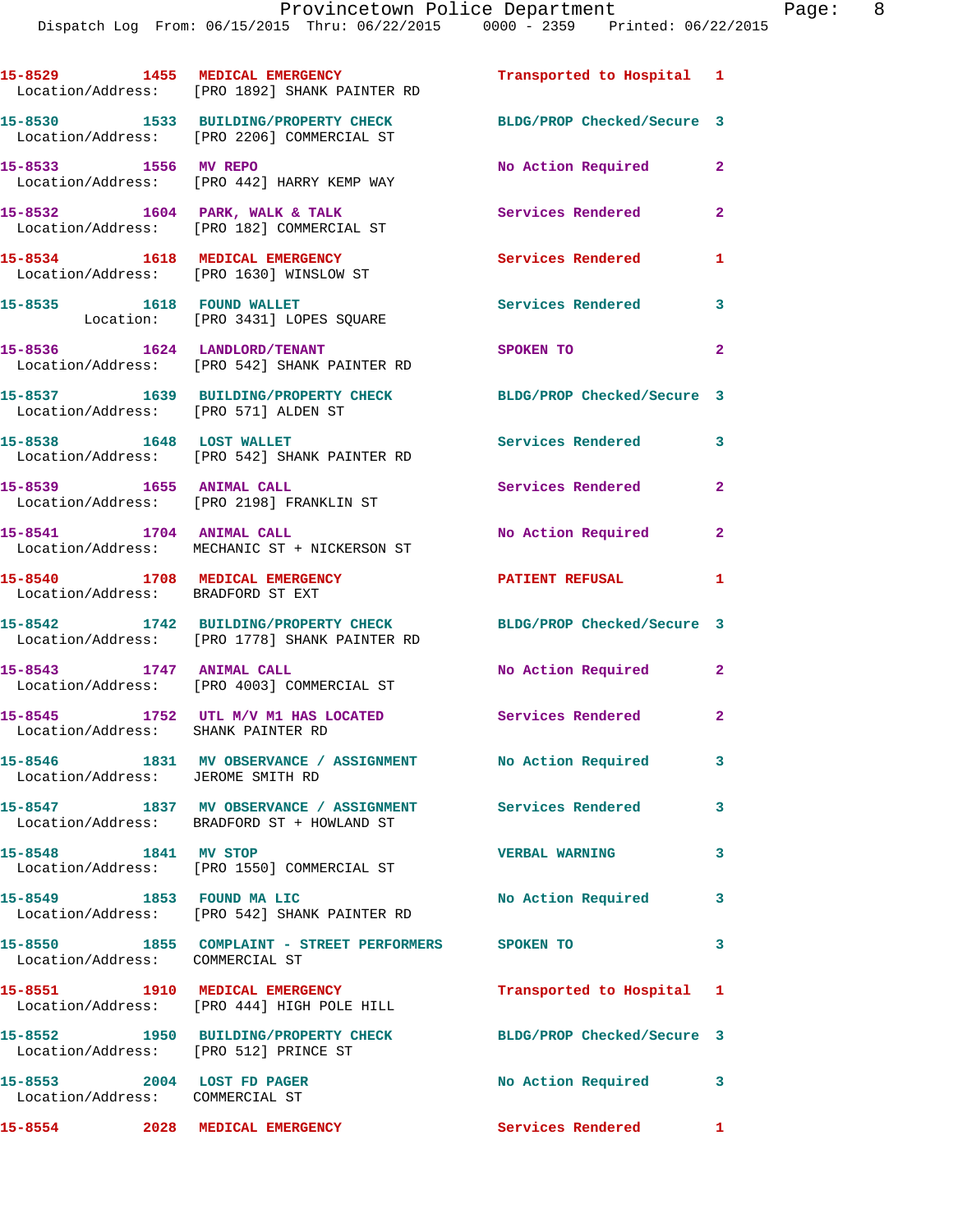|                                                       | Provincetown Police Department<br>Dispatch Log From: 06/15/2015 Thru: 06/22/2015 0000 - 2359 Printed: 06/22/2015 |                            | 9<br>Page: |
|-------------------------------------------------------|------------------------------------------------------------------------------------------------------------------|----------------------------|------------|
|                                                       | Location/Address: [PRO 3649] CONWELL ST                                                                          |                            |            |
| Location/Address: COMMERCIAL ST                       | 15-8555 2047 BUILDING/PROPERTY CHECK BLDG/PROP Checked/Secure 3                                                  |                            |            |
| 15-8556 2049 MV STOP<br>Location/Address: BRADFORD ST |                                                                                                                  | <b>VERBAL WARNING</b>      | 3          |
| 15-8557 2102 COMPLAINT                                | Location/Address: [PRO 542] SHANK PAINTER RD                                                                     | SPOKEN TO                  | 3          |
|                                                       | 15-8558 2112 MEDICAL EMERGENCY<br>Location/Address: [PRO 1992] COMMERCIAL ST                                     | <b>PATIENT REFUSAL</b>     | 1          |
|                                                       | 15-8559 2119 BUILDING/PROPERTY CHECK<br>Location/Address: [PRO 519] RACE POINT RD                                | BLDG/PROP Checked/Secure 3 |            |
|                                                       | 15-8560 2123 BUILDING/PROPERTY CHECK BLDG/PROP Checked/Secure 3<br>Location/Address: [PRO 175] COMMERCIAL ST     |                            |            |
| Location/Address: COMMERCIAL ST                       | 15-8561 2132 MEDICAL EMERGENCY PATIENT REFUSAL 1                                                                 |                            |            |
|                                                       | 15-8562 2145 ASSIST CITIZEN<br>Location/Address: [PRO 2478] BRADFORD ST                                          | Services Rendered 3        |            |
| Location/Address: COMMERCIAL ST                       | 15-8563 2152 BUILDING/PROPERTY CHECK BLDG/PROP Checked/Secure 3                                                  |                            |            |
|                                                       | 15-8565 2222 BUILDING/PROPERTY CHECK<br>Location/Address: [PRO 182] COMMERCIAL ST                                | BLDG/PROP Checked/Secure 3 |            |
|                                                       | 15-8566 2229 FOUND COACH PURSE<br>Location/Address: [PRO 292] COMMERCIAL ST                                      | Services Rendered 3        |            |
|                                                       | 15-8567 2238 BUILDING/PROPERTY CHECK<br>Location/Address: [PRO 1638] COMMERCIAL ST                               | BLDG/PROP Checked/Secure 3 |            |
|                                                       | 15-8568 2323 BUILDING/PROPERTY CHECK<br>Location/Address: [PRO 2543] MACMILLAN WHARF                             | BLDG/PROP Checked/Secure 3 |            |
|                                                       | 15-8569 2326 BUILDING/PROPERTY CHECK BLDG/PROP Checked/Secure 3<br>Location/Address: [PRO 1989] COMMERCIAL ST    |                            |            |
| 15-8570 2337 MV STOP                                  | Location/Address: [PRO 1520] BRADFORD ST                                                                         | VERBAL WARNING 3           |            |
|                                                       | 15-8572 2357 BUILDING/PROPERTY CHECK BLDG/PROP Checked/Secure 3<br>Location/Address: [PRO 2419] COMMERCIAL ST    |                            |            |
| For Date: $06/18/2015$ - Thursday                     |                                                                                                                  |                            |            |
|                                                       | 15-8573 0002 BUILDING/PROPERTY CHECK BLDG/PROP Checked/Secure 3<br>Location/Address: [PRO 182] COMMERCIAL ST     |                            |            |
|                                                       | 15-8574 0005 MV OBSERVANCE / ASSIGNMENT Services Rendered 3<br>Location/Address: BRADFORD ST + HOWLAND ST        |                            |            |
|                                                       | 15-8575 0019 MV STOP<br>Location/Address: [PRO 58] BRADFORD ST                                                   | <b>VERBAL WARNING</b>      | 3          |
|                                                       | 15-8577 0041 MEDICAL EMERGENCY PATIENT REFUSAL<br>Location/Address: [PRO 943] HARRY KEMP WAY                     |                            | 1          |
| 15-8578 0048 MV STOP                                  | Location/Address: BANGS ST + BRADFORD ST                                                                         | <b>VERBAL WARNING</b>      | 3          |
|                                                       | 15-8579 0052 BUILDING/PROPERTY CHECK BLDG/PROP Checked/Secure 3<br>Location/Address: [PRO 341] COMMERCIAL ST     |                            |            |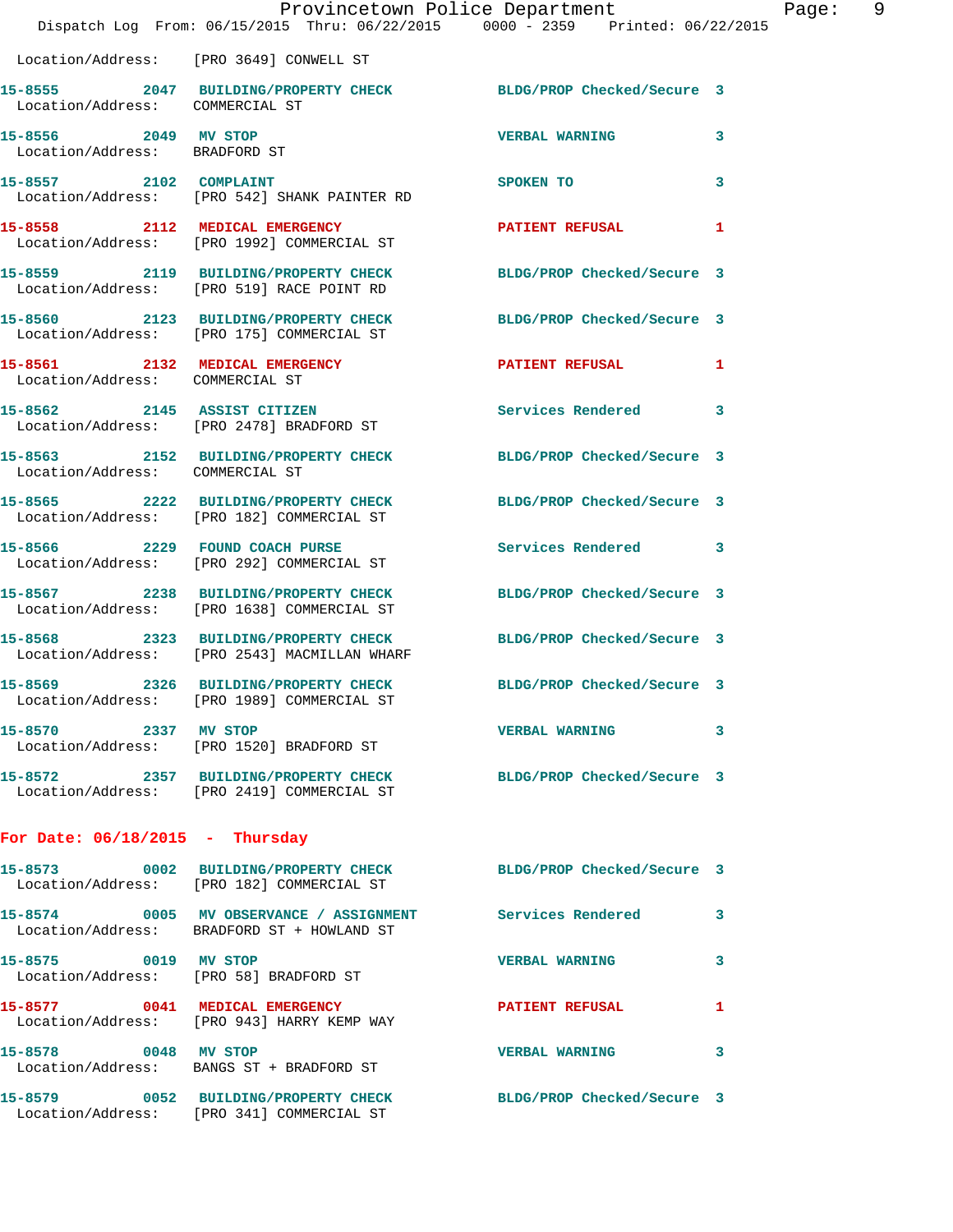|                                       | Dispatch Log From: 06/15/2015 Thru: 06/22/2015 0000 - 2359 Printed: 06/22/2015                                  | Provincetown Police Department Page: 10 |   |  |
|---------------------------------------|-----------------------------------------------------------------------------------------------------------------|-----------------------------------------|---|--|
|                                       | 15-8580 0054 BUILDING/PROPERTY CHECK BLDG/PROP Checked/Secure 3<br>Location/Address: [PRO 385] COMMERCIAL ST    |                                         |   |  |
| 15-8581 0056 MV STOP                  | Location/Address: ROUTE 6 + CONWELL ST                                                                          | VERBAL WARNING 3                        |   |  |
|                                       | 15-8582 0124 BUILDING/PROPERTY CHECK BLDG/PROP Checked/Secure 3<br>Location/Address: [PRO 105] COMMERCIAL ST    |                                         |   |  |
|                                       | 15-8583 0124 MV OBSERVANCE / ASSIGNMENT Services Rendered 3<br>Location/Address: BRADFORD ST + HIGH POLE HILL   |                                         |   |  |
|                                       | 15-8584 0127 MV OBSERVANCE / ASSIGNMENT Services Rendered<br>Location/Address: BRADFORD ST + RYDER ST           |                                         | 3 |  |
| 15-8585 0133 MV STOP                  | Location/Address: CONWELL ST + BRADFORD ST                                                                      | Citation/Warning Issued 3               |   |  |
|                                       | 15-8586 0202 BUILDING/PROPERTY CHECK BLDG/PROP Checked/Secure 3<br>Location/Address: [PRO 2419] COMMERCIAL ST   |                                         |   |  |
|                                       | 15-8587 0209 BUILDING/PROPERTY CHECK BLDG/PROP Checked/Secure 3<br>Location/Address: [PRO 385] COMMERCIAL ST    |                                         |   |  |
|                                       | 15-8588 0310 BUILDING/PROPERTY CHECK BLDG/PROP Checked/Secure 3<br>Location/Address: [PRO 530] SHANK PAINTER RD |                                         |   |  |
|                                       | 15-8589 0333 MEDICAL EMERGENCY<br>Location/Address: [PRO 442] HARRY KEMP WAY                                    | Transported to Hospital 1               |   |  |
|                                       | 15-8590 0403 BUILDING/PROPERTY CHECK BLDG/PROP Checked/Secure 3<br>Location/Address: [PRO 447] JEROME SMITH RD  |                                         |   |  |
|                                       | 15-8591 0412 BUILDING/PROPERTY CHECK BLDG/PROP Checked/Secure 3<br>Location/Address: [PRO 444] HIGH POLE HILL   |                                         |   |  |
| Location/Address: [PRO 2539] RYDER ST | 15-8592 0552 BUILDING/PROPERTY CHECK BLDG/PROP Checked/Secure 3                                                 |                                         |   |  |
| Location/Address: [PRO 1662] PEARL ST | 15-8593 0638 MEDICAL EMERGENCY                                                                                  | Services Rendered 1                     |   |  |
|                                       | 15-8594 0721 COMPLAINT/COUCHES<br>Location/Address: [PRO 3436] BRADFORD ST                                      | <b>Services Rendered</b>                |   |  |
|                                       | 15-8595 0737 BUILDING/PROPERTY CHECK Services Rendered<br>Location/Address: [PRO 2500] COMMERCIAL ST            |                                         | 3 |  |
| 15-8596 0739 MV STOP                  | Location/Address: BRADFORD ST + CENTER ST                                                                       | <b>VERBAL WARNING</b>                   | 3 |  |
| Location/Address: ROUTE 6 + SNAIL RD  | 15-8597 0745 MV OBSERVANCE / ASSIGNMENT Services Rendered                                                       |                                         | 3 |  |
| 15-8598 0754 MV STOP                  | Location/Address: [PRO 521] ROUTE 6                                                                             | <b>VERBAL WARNING</b>                   | 3 |  |
|                                       | 15-8600 0804 ALARM - FIRE<br>Location/Address: [PRO 302] COMMERCIAL ST                                          | Services Rendered                       | 1 |  |
|                                       | 15-8601 0815 SERVICE CALL/SCHOOL 5ervices Rendered<br>Location/Address: [PRO 569] WINSLOW ST                    |                                         | 3 |  |
| Location/Address: SHANK PAINTER RD    | 15-8602 0823 MV OBSERVANCE / ASSIGNMENT No Action Required                                                      |                                         | 3 |  |
|                                       | 15-8603 0827 MEDICAL EMERGENCY/BREATHING Transported to Hospital 1<br>Location/Address: [PRO 1008] NELSON AVE   |                                         |   |  |
| 15-8604 0854 LOST AUDI KEY            |                                                                                                                 | Services Rendered 3                     |   |  |

Location/Address: [PRO 542] SHANK PAINTER RD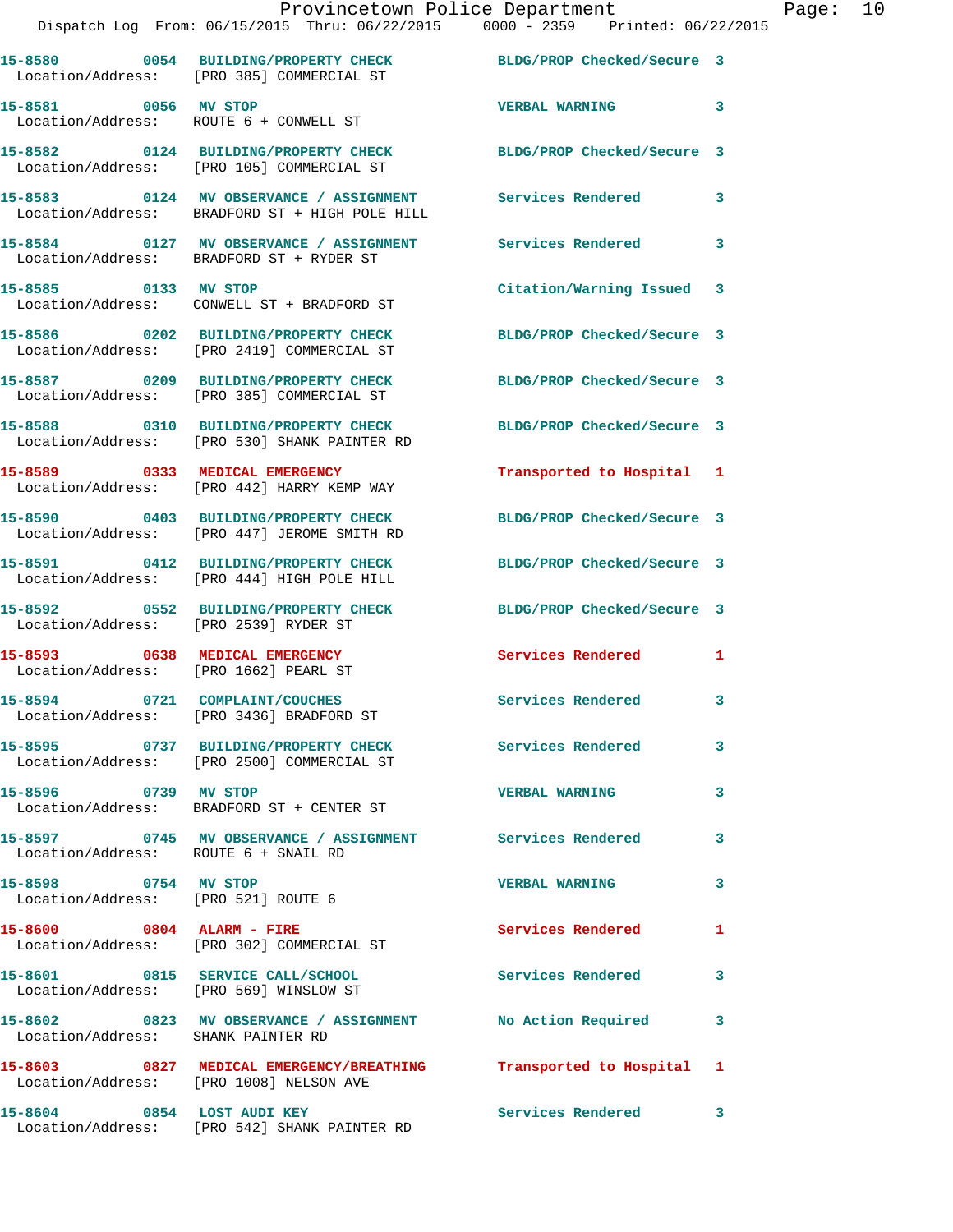|                                      | 15-8605 0905 BIKE GENERAL/ORANGE TREK Services Rendered 2<br>Location/Address: [PRO 1229] MOZART AVE           |                            |              |    |
|--------------------------------------|----------------------------------------------------------------------------------------------------------------|----------------------------|--------------|----|
|                                      | 15-8606 0928 PARK, WALK & TALK<br>Location/Address: [PRO 105] COMMERCIAL ST                                    | Services Rendered          | $\mathbf{2}$ |    |
|                                      | 15-8607 0938 ANIMAL CALL/BIRDS IN DRYER VEN Services Rendered 2<br>Location/Address: [PRO 3923] OLD COLONY WAY |                            |              |    |
|                                      | 15-8608 0940 BUILDING/PROPERTY CHECK BLDG/PROP Checked/Secure 3<br>Location/Address: [PRO 3317] CEMETERY RD    |                            |              |    |
|                                      | 15-8609 0940 BUILDING/PROPERTY CHECK BLDG/PROP Checked/Secure 3<br>Location/Address: [PRO 3318] CEMETERY RD    |                            |              |    |
|                                      | 15-8610 1015 MEDICAL EMERGENCY/SEIZURE PATIENT REFUSAL 1<br>Location/Address: [PRO 357] COMMERCIAL ST          |                            |              |    |
|                                      | 15-8611 1034 BUILDING/PROPERTY CHECK Services Rendered 3<br>Location/Address: [PRO 3430] COMMERCIAL ST         |                            |              |    |
|                                      | 15-8612 1052 ANIMAL CALL/MOUSE BITE<br>Location/Address: [PRO 1511] BRADFORD ST                                | Services Rendered          | $\mathbf{2}$ |    |
|                                      | 15-8614 1109 ANIMAL CALL/FU<br>Location/Address: [PRO 4003] COMMERCIAL ST                                      | Services Rendered          | $\mathbf{2}$ |    |
|                                      | 15-8615 1125 ANIMAL CALL/LOBBY Services Rendered<br>Location/Address: [PRO 542] SHANK PAINTER RD               |                            | $\mathbf{2}$ |    |
| Location/Address: [PRO 978] MAPLE CT | 15-8616 1141 ANIMAL CALL/FOX                                                                                   | Services Rendered          | $\mathbf{2}$ |    |
| Location/Address: [PRO 2521] ROUTE 6 | 15-8617 1224 ASSIST AGENCY / MUTUAL AID Services Rendered 3                                                    |                            |              |    |
| Location/Address: COMMERCIAL ST      | 15-8618 1229 ASSIST AGENCY / MUTUAL AID/DCF Services Rendered                                                  |                            | 3            |    |
| Location/Address: [PRO 3429] OAK DR  | 15-8620 1312 ANIMAL CALL/BABY BIRD Services Rendered                                                           |                            | $\mathbf{2}$ |    |
|                                      | 15-8621 1317 MEDICAL EMERGENCY/HEADACHE PATIENT REFUSAL<br>Location/Address: [PRO 2558] BRADFORD ST            |                            | 1            |    |
|                                      | 15-8622 1356 MEDICAL EMERGENCY/D.O.T.<br>Location/Address: [PRO 440] HARRY KEMP WAY                            | Transported to Hospital 1  |              |    |
|                                      | 15-8623 1419 LOBBY TRAFFIC<br>Location/Address: [PRO 542] SHANK PAINTER RD                                     | Services Rendered          | $\mathbf{2}$ | 17 |
|                                      | 15-8624 1504 FOUND SWEATSHIRT<br>Location: [PRO 3431] LOPES SQUARE                                             | <b>Services Rendered</b>   | 3            |    |
|                                      | 15-8625 1530 PARK, WALK & TALK<br>Location/Address: [PRO 105] COMMERCIAL ST                                    | <b>Services Rendered</b>   | $\mathbf{2}$ |    |
|                                      | 15-8626 1541 BOAT/HARBORMASTER<br>Location/Address: [PRO 2499] RACE POINT RD                                   | Taken/Referred to Other 2  |              |    |
|                                      | 15-8627 1545 PARK, WALK & TALK<br>Location/Address: [PRO 105] COMMERCIAL ST                                    | Services Rendered          | $\mathbf{2}$ |    |
| 15-8628 1552 FOUND DEBIT CARD        | Location/Address: [PRO 105] COMMERCIAL ST                                                                      | Services Rendered          | 3            |    |
|                                      | 15-8629 1558 BUILDING/PROPERTY CHECK<br>Location/Address: [PRO 447] JEROME SMITH RD                            | BLDG/PROP Checked/Secure 3 |              |    |
|                                      | 15-8630 1651 FOUND TD BANK DEBIT CARD                                                                          | Services Rendered 3        |              |    |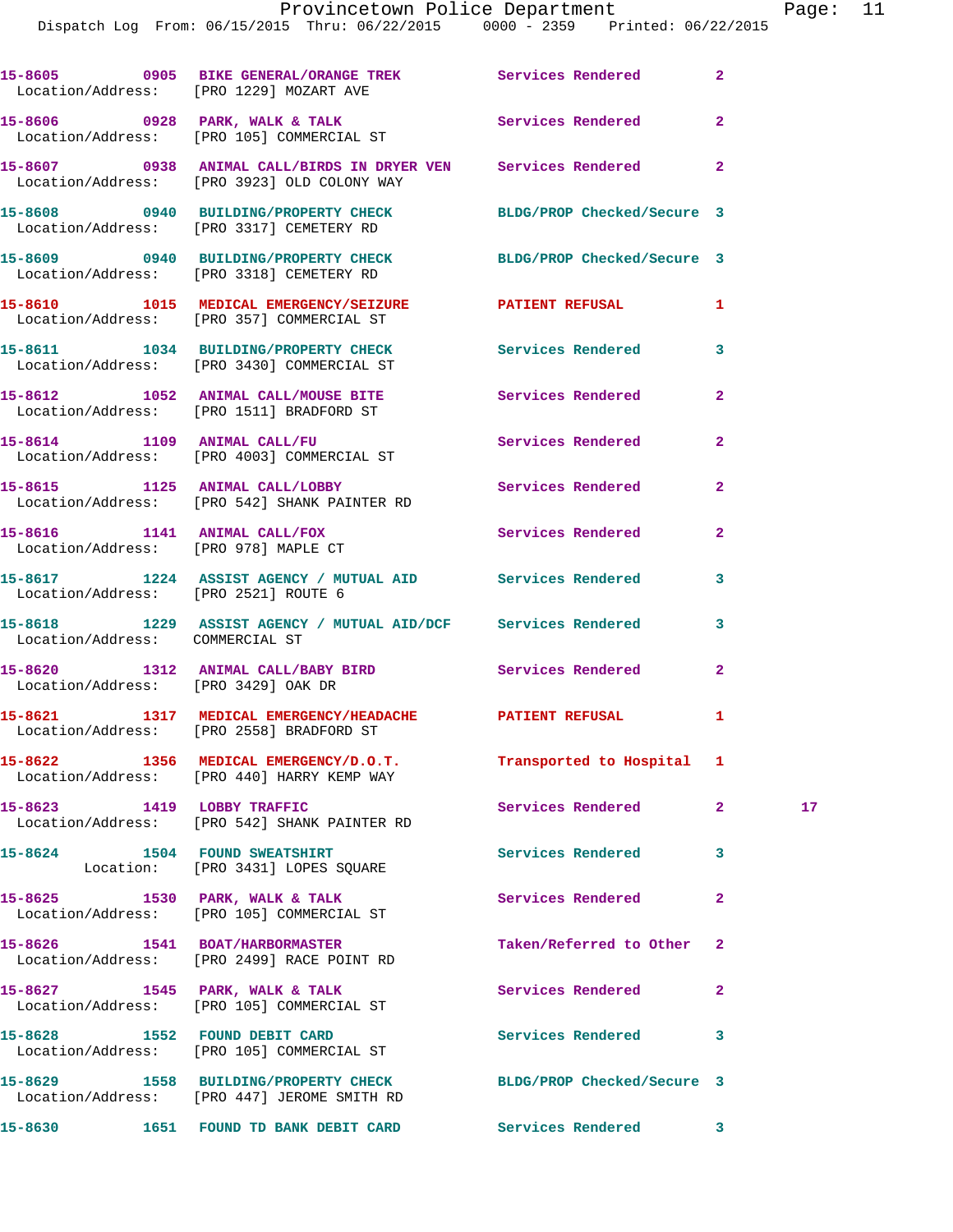|                            | Dispatch Log From: 06/15/2015 Thru: 06/22/2015 0000 - 2359 Printed: 06/22/2015                                | Provincetown Police Department Page: 12 |              |   |  |
|----------------------------|---------------------------------------------------------------------------------------------------------------|-----------------------------------------|--------------|---|--|
|                            | Location/Address: [PRO 542] SHANK PAINTER RD                                                                  |                                         |              |   |  |
|                            | 15-8631 1719 BUILDING/PROPERTY CHECK BLDG/PROP Checked/Secure 3<br>Location/Address: [PRO 2481] TREMONT ST    |                                         |              |   |  |
|                            | 15-8632 1741 MV OBSERVANCE / ASSIGNMENT Services Rendered 3<br>Location/Address: [PRO 2521] ROUTE 6           |                                         |              |   |  |
|                            | 15-8633 1750 MV OBSERVANCE / ASSIGNMENT Services Rendered 3<br>Location/Address: HOWLAND ST + BRADFORD ST     |                                         |              |   |  |
|                            | Location/Address: [PRO 2513] ROUTE 6                                                                          |                                         | $\mathbf{3}$ |   |  |
|                            | 15-8635 1755 VERBAL STOP SIGN VERBAL WARNING 3<br>Location/Address: HOWLAND ST + BRADFORD ST                  |                                         |              |   |  |
|                            | 15-8636 1807 MV OBSERVANCE / ASSIGNMENT Services Rendered<br>Location/Address: [PRO 2811] SHANK PAINTER RD    |                                         | $\mathbf{3}$ |   |  |
| 15-8637 1811 MV STOP       | Location/Address: [PRO 2513] ROUTE 6                                                                          | <b>VERBAL WARNING</b> 3                 |              |   |  |
|                            | 15-8638 1811 MV OBSERVANCE / ASSIGNMENT Services Rendered 3<br>Location/Address: [PRO 2811] SHANK PAINTER RD  |                                         |              |   |  |
|                            | 15-8639 1821 INSPECTION STICKER<br>Location/Address: [PRO 540] SHANK PAINTER RD                               | <b>VERBAL WARNING</b>                   | 3            |   |  |
| Refer To Arrest: 15-119-AR | 15-8640 1917 HARASSMENT ORDER VIOLATION Arrest(s) Made<br>Location/Address: [PRO 1893] COMMERCIAL ST          |                                         | $\mathbf{2}$ |   |  |
|                            | 15-8641 1942 COMPLAINT - STREET PERFORMERS GONE ON ARRIVAL 3<br>Location/Address: [PRO 182] COMMERCIAL ST     |                                         |              |   |  |
|                            | 15-8642 1957 BUILDING/PROPERTY CHECK BLDG/PROP Checked/Secure 3<br>Location/Address: [PRO 2419] COMMERCIAL ST |                                         |              |   |  |
|                            | 15-8643 2000 EVALUATION/UNKNOWN MEDICAL Services Rendered 1<br>Location/Address: [PRO 542] SHANK PAINTER RD   |                                         |              |   |  |
|                            | 15-8644 2019 BUILDING/PROPERTY CHECK<br>Location/Address: [PRO 182] COMMERCIAL ST                             | BLDG/PROP Checked/Secure 3              |              |   |  |
|                            | 15-8645 2051 BUILDING/PROPERTY CHECK<br>Location/Address: [PRO 2419] COMMERCIAL ST                            | BLDG/PROP Checked/Secure 3              |              |   |  |
|                            | 15-8646 2104 BUILDING/PROPERTY CHECK<br>Location/Address: [PRO 175] COMMERCIAL ST                             | BLDG/PROP Checked/Secure 3              |              |   |  |
|                            | 15-8647 2202 BUILDING/PROPERTY CHECK<br>Location/Address: [PRO 3256] COMMERCIAL ST                            | BLDG/PROP Checked/Secure 3              |              |   |  |
|                            | 15-8648 2210 BUILDING/PROPERTY CHECK<br>Location/Address: [PRO 182] COMMERCIAL ST                             | BLDG/PROP Checked/Secure 3              |              |   |  |
|                            | 15-8649 2213 BUILDING/PROPERTY CHECK<br>Location/Address: [PRO 2419] COMMERCIAL ST                            | BLDG/PROP Checked/Secure 3              |              |   |  |
|                            | 15-8650 2217 BUILDING/PROPERTY CHECK<br>Location/Address: [PRO 1952] COMMERCIAL ST                            | BLDG/PROP Checked/Secure 3              |              |   |  |
|                            | 15-8651 2224 FOUND MA LICENSE<br>Location/Address: [PRO 196] COMMERCIAL ST                                    | Services Rendered 3                     |              | 1 |  |
|                            | 15-8652 2229 BUILDING/PROPERTY CHECK<br>Location/Address: [PRO 175] COMMERCIAL ST                             | BLDG/PROP Checked/Secure 3              |              |   |  |
|                            | 15-8653 2313 MEDICAL EMERGENCY<br>Location/Address: [PRO 542] SHANK PAINTER RD                                | Transported to Hospital 1               |              |   |  |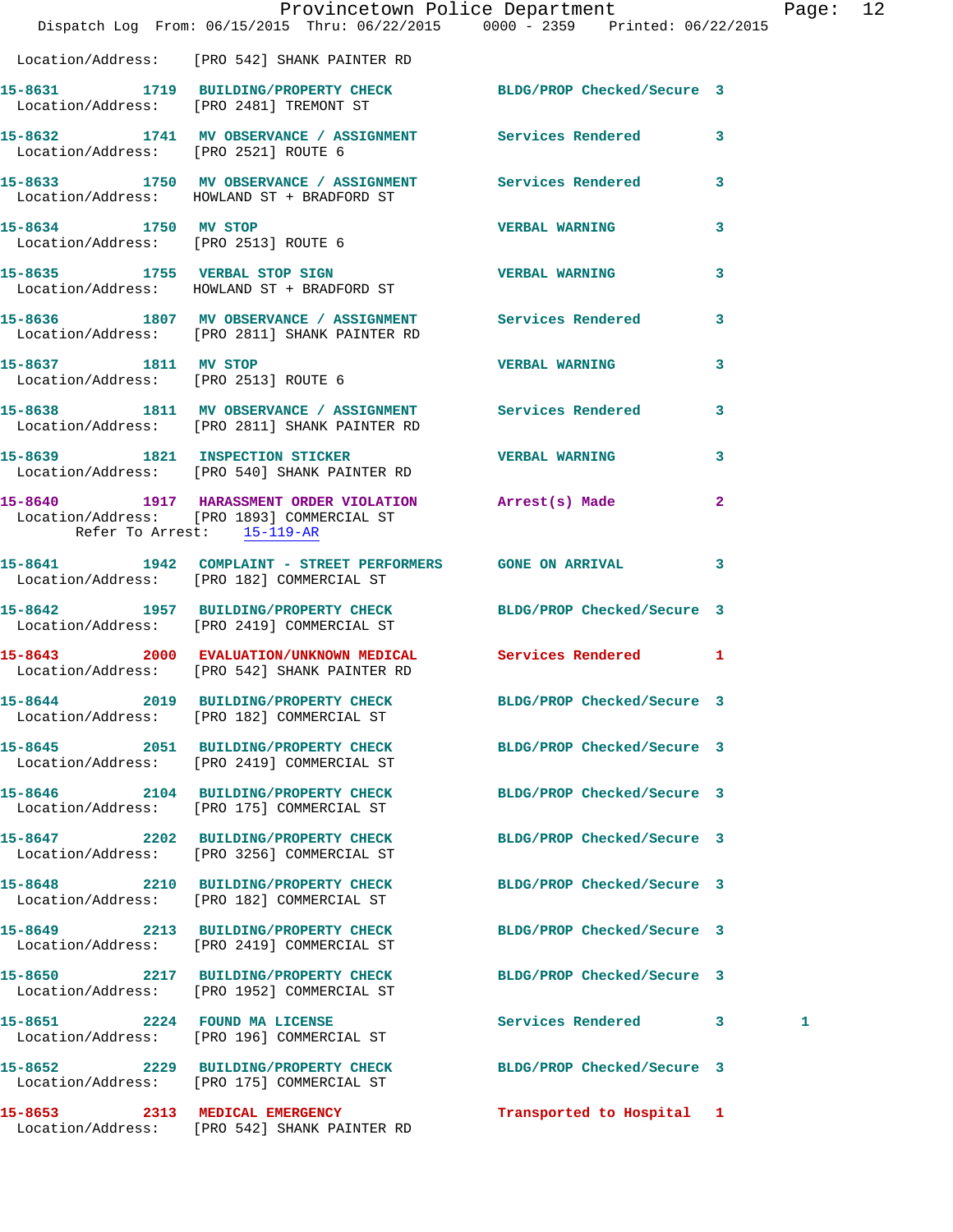## **For Date: 06/19/2015 - Friday**

|                                      | 15-8654 0011 BUILDING/PROPERTY CHECK<br>Location/Address: [PRO 175] COMMERCIAL ST                                       | BLDG/PROP Checked/Secure 3   |                |    |
|--------------------------------------|-------------------------------------------------------------------------------------------------------------------------|------------------------------|----------------|----|
|                                      | 15-8655 0018 BUILDING/PROPERTY CHECK<br>Location/Address: [PRO 440] HARRY KEMP WAY                                      | BLDG/PROP Checked/Secure 3   |                |    |
|                                      | 15-8656 0024 MV OBSERVANCE / ASSIGNMENT Services Rendered 3<br>Location/Address: HOWLAND ST + BRADFORD ST               |                              |                |    |
| 15-8657 0042 MV STOP                 | Location/Address: [PRO 357] COMMERCIAL ST                                                                               | VERBAL WARNING 3             |                |    |
|                                      | 15-8658 0106 BUILDING/PROPERTY CHECK BLDG/PROP Checked/Secure 3<br>Location/Address: [PRO 554] TREMONT ST               |                              |                |    |
|                                      | 15-8659 		 0128 BUILDING/PROPERTY CHECK Services Rendered 3<br>Location/Address: [PRO 3259] MACMILLAN WHARF             |                              |                |    |
|                                      | 15-8660 0155 ALARM - GENERAL<br>Location/Address: [PRO 3298] WEST FRANKLIN ST                                           | False Alarm <b>Example 2</b> | 1              |    |
|                                      | 15-8661 0209 BUILDING/PROPERTY CHECK BLDG/PROP Checked/Secure 3<br>Location/Address: [PRO 306] COMMERCIAL ST            |                              |                |    |
|                                      | 15-8662 0234 ALARM - GENERAL<br>Location/Address: [PRO 3355] COMMERCIAL ST                                              | False Alarm 1                |                |    |
|                                      | 15-8663 0310 BUILDING/PROPERTY CHECK<br>Location/Address: [PRO 446] HOWLAND ST                                          | BLDG/PROP Checked/Secure 3   |                |    |
|                                      | 15-8664 0427 BUILDING/PROPERTY CHECK BLDG/PROP Checked/Secure 3<br>Location/Address: [PRO 3609] COMMERCIAL ST           |                              |                |    |
| Location/Address: ROUTE 6 + SNAIL RD | 15-8665 0518 MV OBSERVANCE / ASSIGNMENT Services Rendered                                                               |                              | 3              |    |
|                                      | 15-8666 0528 BUILDING/PROPERTY CHECK Services Rendered<br>Location/Address: [PRO 525] COMMERCIAL ST                     |                              | 3              |    |
|                                      | 15-8667 6542 MV OBSERVANCE / ASSIGNMENT Services Rendered<br>Location/Address: RACE POINT RD + NELSON AVE               |                              | 3              |    |
|                                      | 15-8668 0743 PRISONER TRANSPORT Services Rendered<br>Location/Address: [PRO 542] SHANK PAINTER RD                       |                              | $\overline{2}$ |    |
|                                      | 15-8669       0754   BUILDING/PROPERTY CHECK         Services Rendered<br>Location/Address: [PRO 2490] PROVINCELANDS RD |                              | 3              |    |
| 15-8670 0754 LOBBY TRAFFIC           | Location/Address: [PRO 542] SHANK PAINTER RD                                                                            | Services Rendered            | $\mathbf{2}$   | 28 |
| Location/Address: [PRO 3287] ROUTE 6 | 15-8671 0821 BUILDING/PROPERTY CHECK                                                                                    | BLDG/PROP Checked/Secure 3   |                |    |
|                                      | 15-8672 0822 SCHOOL OFFICER<br>Location/Address: [PRO 569] WINSLOW ST                                                   | Services Rendered            | 3              |    |
|                                      | 15-8673 0848 BUILDING/PROPERTY CHECK<br>Location/Address: [PRO 2898] JEROME SMITH RD                                    | Services Rendered            | 3              |    |
|                                      | 15-8674 0911 BUILDING/PROPERTY CHECK<br>Location/Address: [PRO 340] COMMERCIAL ST                                       | Services Rendered            | 3              |    |
| 15-8675 0935 WELL BEING CHECK        | Location/Address: [PRO 1251] SEASHORE PARK DR                                                                           | No Action Required           | 3              |    |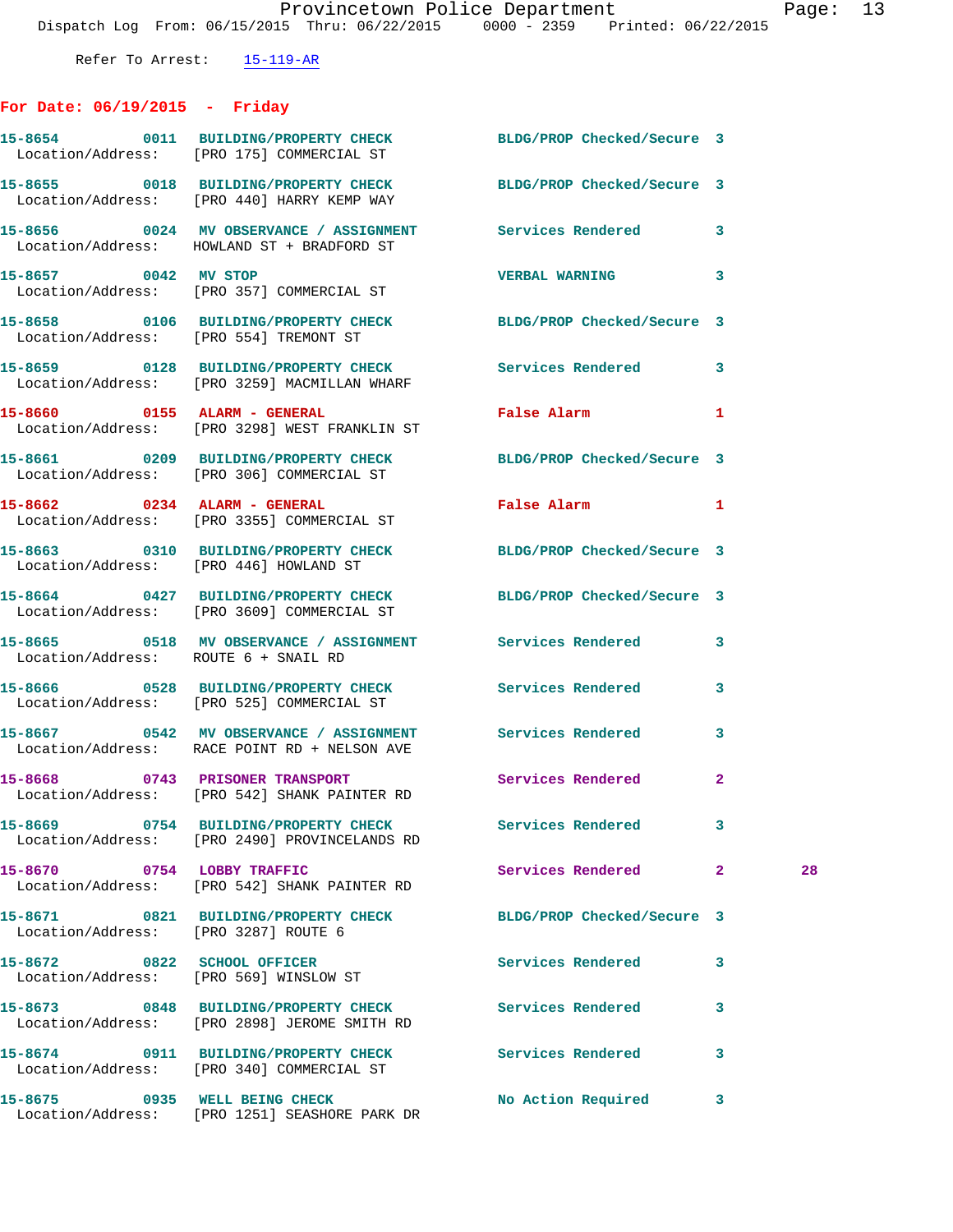|                                 | Provincetown Police Department Page: 14<br>Dispatch Log From: 06/15/2015 Thru: 06/22/2015 0000 - 2359 Printed: 06/22/2015 |                           |                |   |  |
|---------------------------------|---------------------------------------------------------------------------------------------------------------------------|---------------------------|----------------|---|--|
|                                 | 15-8676 0948 BUILDING/PROPERTY CHECK BLDG/PROP Checked/Secure 3<br>Location/Address: [PRO 3317] CEMETERY RD               |                           |                |   |  |
|                                 | 15-8677 0948 BUILDING/PROPERTY CHECK BLDG/PROP Checked/Secure 3<br>Location/Address: [PRO 3318] CEMETERY RD               |                           |                |   |  |
|                                 | 15-8678 1045 ANIMAL CALL<br>Location/Address: [PRO 371] COMMERCIAL ST                                                     | GONE ON ARRIVAL 2         |                |   |  |
|                                 | 15-8679 1055 ANIMAL CALL<br>Location/Address: [PRO 560] TREMONT ST                                                        | <b>GONE ON ARRIVAL 2</b>  |                |   |  |
|                                 | 15-8680 1107 MEDICAL EMERGENCY/DOT<br>Location/Address: [PRO 440] HARRY KEMP WAY                                          | Transported to Hospital 1 |                |   |  |
|                                 | 15-8683 1201 FOUND PROPERTY/EYEGLASSES No Action Required 3<br>Location/Address: [PRO 105] COMMERCIAL ST                  |                           |                |   |  |
|                                 | 15-8684 1204 LOST PROPERTY IPAD<br>Location/Address: [PRO 272] COMMERCIAL ST                                              | No Action Required 3      |                |   |  |
|                                 | 15-8685 1228 EVALUATION ONLY<br>Location/Address: [PRO 1251] SEASHORE PARK DR                                             | No Action Required 1      |                |   |  |
|                                 | 15-8687 1343 COMPLAINT<br>Location/Address: [PRO 3259] MACMILLAN WHARF                                                    | No Action Required 3      |                |   |  |
|                                 | 15-8686 1344 PARK, WALK & TALK 1988 Services Rendered<br>Location/Address: [PRO 1180] COMMERCIAL ST                       |                           | $\mathbf{2}$   |   |  |
|                                 | 15-8688 1352 INJURED RACCOON<br>Location/Address: [PRO 371] COMMERCIAL ST                                                 | Services Rendered         | $\mathbf{2}$   |   |  |
|                                 | 15-8689 1459 GREEN CARD FOUND/RETURNED Services Rendered 3<br>Location: [PRO 3431] LOPES SQUARE                           |                           |                | 1 |  |
|                                 | 15-8690 1519 FLAGS TIGHTENED<br>Location: [PRO 3431] LOPES SQUARE                                                         | No Action Required 3      |                |   |  |
|                                 | 15-8691 1535 DOCTOR-ORDERED TRANSPORT<br>Location/Address: [PRO 440] HARRY KEMP WAY                                       | Transported to Hospital 1 |                |   |  |
|                                 | $15-8692$ 1640 PARK, WALK & TALK<br>Location/Address: [PRO 105] COMMERCIAL ST                                             | Services Rendered         | $\mathbf{2}$   |   |  |
|                                 | 15-8693 1740 PARKED VAN COMPLAINT SPOKEN TO<br>Location/Address: [PRO 2500] COMMERCIAL ST                                 |                           | $\overline{2}$ |   |  |
| Location/Address: RACE POINT RD | 15-8694 1814 MV OBSERVANCE / ASSIGNMENT No Action Required 3                                                              |                           |                |   |  |
|                                 | 15-8695 1819 MINOR MV HIT & RUN Services Rendered<br>Location/Address: [PRO 545] SHANK PAINTER RD                         |                           | $\mathbf{2}$   |   |  |
|                                 | 15-8696 1835 DIFFICULTY BREATHING<br>Location/Address: [PRO 1119] WAREHAM ST                                              | PATIENT REFUSAL           | $\mathbf{1}$   |   |  |
|                                 | 15-8697 1838 HARASSMENT<br>Location/Address: [PRO 3348] WEST VINE ST                                                      | <b>VERBAL WARNING</b>     | $\mathbf{2}$   |   |  |
|                                 | 15-8698 1918 SHOPLIFTING<br>Location/Address: [PRO 230] COMMERCIAL ST                                                     | Services Rendered 3       |                |   |  |
|                                 | 15-8699 1929 COMPLAINT - STREET PERFORMERS SPOKEN TO<br>Location/Address: [PRO 3094] COMMERCIAL ST                        |                           | 3              |   |  |
|                                 | 15-8700 1934 PARKED MV COMPLAINT Citation/Warning Issued 2<br>Location/Address: [PRO 3078] ALDEN ST                       |                           |                |   |  |
|                                 | 15-8701 2021 BUILDING/PROPERTY CHECK BLDG/PROP Checked/Secure 3<br>Location/Address: [PRO 519] RACE POINT RD              |                           |                |   |  |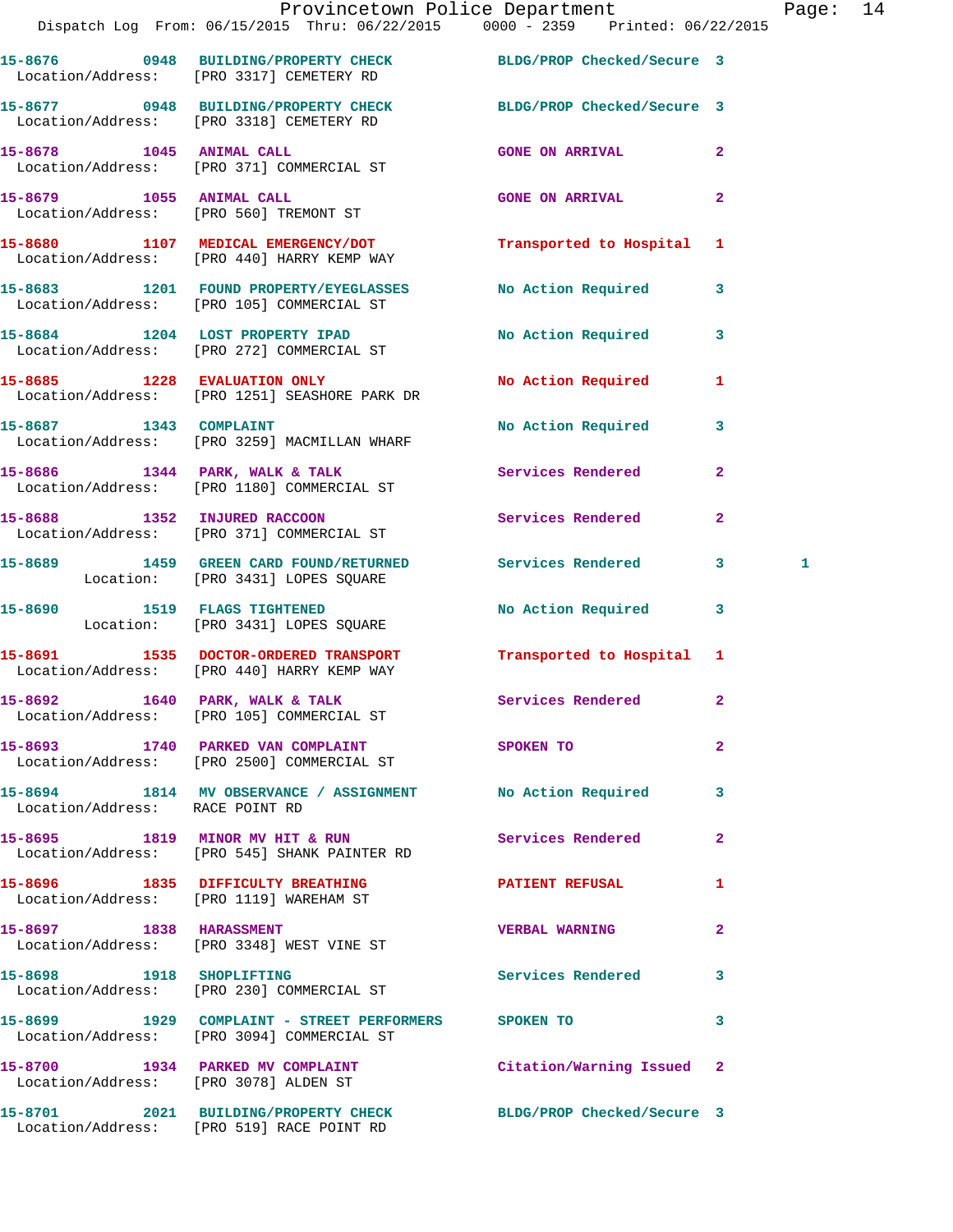|                                        | 15-8702 2045 INJURED RACCOON<br>Location/Address: [PRO 2637] COMMERCIAL ST                | Services Rendered          | $\mathbf{2}$ |
|----------------------------------------|-------------------------------------------------------------------------------------------|----------------------------|--------------|
|                                        | 15-8703 2116 DIFFICULTY BREATHING/TRANSPORT<br>Location/Address: [PRO 1119] WAREHAM ST    | Transported to Hospital 1  |              |
|                                        | 15-8704 2119 BUILDING/PROPERTY CHECK<br>Location/Address: [PRO 2419] COMMERCIAL ST        | BLDG/PROP Checked/Secure 3 |              |
| 15-8705 2132 BAR CHECK                 | Location/Address: [PRO 106] COMMERCIAL ST                                                 | Services Rendered 2        |              |
| 15-8706                                | 2146 BUILDING/PROPERTY CHECK<br>Location/Address: [PRO 182] COMMERCIAL ST                 | BLDG/PROP Checked/Secure 3 |              |
|                                        | 15-8707 2147 BUILDING/PROPERTY CHECK<br>Location/Address: [PRO 2898] JEROME SMITH RD      | BLDG/PROP Checked/Secure 3 |              |
|                                        | 15-8708 2155 BUILDING/PROPERTY CHECK<br>Location/Address: [PRO 2206] COMMERCIAL ST        | BLDG/PROP Checked/Secure 3 |              |
|                                        | 15-8709 2235 BUILDING/PROPERTY CHECK<br>Location/Address: [PRO 2419] COMMERCIAL ST        | BLDG/PROP Checked/Secure 3 |              |
| 15-8710 2243 VERBAL PLATE LIGHT        | Location/Address: [PRO 208] COMMERCIAL ST                                                 | <b>VERBAL WARNING</b>      | 3            |
| 15-8711 2254 NOISE COMPLAINT           | Location/Address: [PRO 210] COMMERCIAL ST                                                 | Could Not Locate 3         |              |
| 15-8712 2256 COMPLAINT                 | Location/Address: [PRO 1929] COMMERCIAL ST                                                | SPOKEN TO                  | 3            |
|                                        | 15-8713 2340 BUILDING/PROPERTY CHECK<br>Location/Address: COMMERCIAL ST                   | BLDG/PROP Checked/Secure 3 |              |
| Location/Address: [PRO 554] TREMONT ST | 15-8714 2342 BUILDING/PROPERTY CHECK                                                      | BLDG/PROP Checked/Secure 3 |              |
|                                        | 15-8715 2343 BUILDING/PROPERTY CHECK<br>Location/Address: [PRO 447] JEROME SMITH RD       | BLDG/PROP Checked/Secure 3 |              |
| 15-8716                                | 2343 BUILDING/PROPERTY CHECK<br>Location/Address: [PRO 3259] MACMILLAN WHARF              | BLDG/PROP Checked/Secure 3 |              |
|                                        | 15-8721 2358 MV OBSERVANCE / ASSIGNMENT<br>Location/Address: BRADFORD ST + HIGH POLE HILL | <b>Services Rendered</b> 3 |              |
|                                        | 15-8717 2359 BUILDING/PROPERTY CHECK<br>Location/Address: [PRO 1645] HARRY KEMP WAY       | BLDG/PROP Checked/Secure 3 |              |

## **For Date: 06/20/2015 - Saturday**

| 15-8718<br>0000                      | LOBBY TRAFFIC<br>Location/Address: [PRO 542] SHANK PAINTER RD | Services Rendered          | 2 | 35 |
|--------------------------------------|---------------------------------------------------------------|----------------------------|---|----|
| 15-8719<br>0001                      | MV STOP<br>Location/Address: [PRO 3004] BRADFORD ST           | <b>VERBAL WARNING</b>      | 3 |    |
| 0005<br>15-8720<br>Location/Address: | MV OBSERVANCE / ASSIGNMENT<br>[PRO 2494] BRADFORD ST          | Services Rendered          | 3 |    |
| 15-8722<br>0009<br>Location/Address: | ESCORT/TRANSPORT<br>CONANT ST + COMMERCIAL ST                 | Services Rendered          | 3 |    |
| 15-8723<br>0023<br>Location/Address: | MV STOP<br>HOWLAND ST + HARRY KEMP WAY                        | <b>VERBAL WARNING</b>      | 3 |    |
| 15-8724<br>0031                      | <b>BUILDING/PROPERTY CHECK</b>                                | BLDG/PROP Checked/Secure 3 |   |    |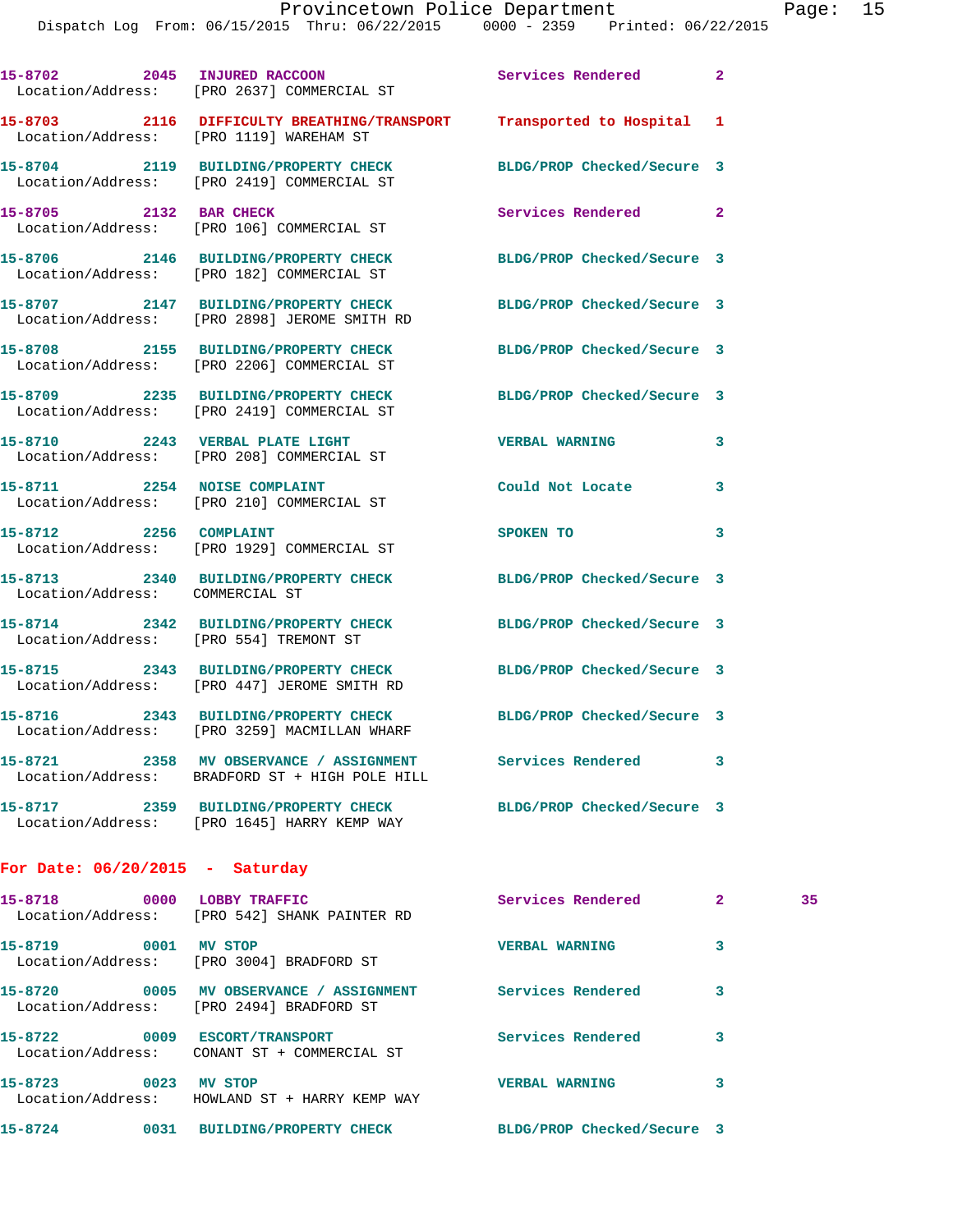|                                      | Provincetown Police Department<br>Dispatch Log From: 06/15/2015 Thru: 06/22/2015 0000 - 2359 Printed: 06/22/2015 |                                |                | Page: 16 |  |
|--------------------------------------|------------------------------------------------------------------------------------------------------------------|--------------------------------|----------------|----------|--|
|                                      | Location/Address: [PRO 440] HARRY KEMP WAY                                                                       |                                |                |          |  |
|                                      | 15-8725 0031 HAZARDS IN ROADWAY Removed Hazard<br>Location/Address: ROUTE 6 + SHANK PAINTER RD                   |                                | $\overline{2}$ |          |  |
| Location/Address: COMMERCIAL ST      | 15-8726 0035 PARK, WALK & TALK 6 Services Rendered 2                                                             |                                |                |          |  |
|                                      | 15-8727 0036 BUILDING/PROPERTY CHECK BLDG/PROP Checked/Secure 3<br>Location/Address: [PRO 530] SHANK PAINTER RD  |                                |                |          |  |
|                                      | 15-8728 0042 MEDICAL EMERGENCY Services Rendered 1<br>Location/Address: [PRO 3430] COMMERCIAL ST                 |                                |                |          |  |
| 15-8730 0111 COMPLAINT               | Location/Address: [PRO 106] COMMERCIAL ST                                                                        | SPOKEN TO THE STRIKE SPOKEN TO | 3              |          |  |
|                                      | 15-8732 0140 BUILDING/PROPERTY CHECK BLDG/PROP Checked/Secure 3<br>Location/Address: [PRO 3489] COMMERCIAL ST    |                                |                |          |  |
|                                      | 15-8733 0153 MV COMPLAINT<br>Location/Address: PRISCILLA ALDEN RD + MILLER HILL RD                               | GONE ON ARRIVAL 2              |                |          |  |
|                                      | 15-8734 0217 BUILDING/PROPERTY CHECK BLDG/PROP Checked/Secure 3<br>Location/Address: [PRO 444] HIGH POLE HILL    |                                |                |          |  |
|                                      | 15-8735 0229 BUILDING/PROPERTY CHECK BLDG/PROP Checked/Secure 3<br>Location/Address: [PRO 569] WINSLOW ST        |                                |                |          |  |
|                                      | 15-8736 0321 BUILDING/PROPERTY CHECK BLDG/PROP Checked/Secure 3<br>Location/Address: [PRO 516] RACE POINT RD     |                                |                |          |  |
|                                      | 15-8737 0342 ANIMAL CALL<br>Location/Address: [PRO 1641] BRADFORD ST                                             | Services Rendered 2            |                |          |  |
|                                      | 15-8738 0347 BUILDING/PROPERTY CHECK BLDG/PROP Checked/Secure 3<br>Location/Address: [PRO 2490] PROVINCELANDS RD |                                |                |          |  |
|                                      | 15-8739 0359 HAZARDS<br>Location/Address: [PRO 2139] COMMERCIAL ST                                               | Services Rendered              | $\mathbf{2}$   |          |  |
| 15-8744 0523 BOAT COMPLAINT          | Location/Address: [PRO 2543] MACMILLAN WHARF                                                                     | Services Rendered 2            |                |          |  |
|                                      | 15-8740 0527 BUILDING/PROPERTY CHECK BLDG/PROP Checked/Secure 3<br>Location/Address: [PRO 2419] COMMERCIAL ST    |                                |                |          |  |
| Location/Address: [PRO 3440] ROUTE 6 | 15-8741 0551 MV OBSERVANCE / ASSIGNMENT Services Rendered 3                                                      |                                |                |          |  |
|                                      | 15-8742 0554 BUILDING/PROPERTY CHECK BLDG/PROP Checked/Secure 3<br>Location/Address: [PRO 519] RACE POINT RD     |                                |                |          |  |
|                                      | 15-8743 0559 MV OBSERVANCE / ASSIGNMENT Services Rendered 3<br>Location/Address: [PRO 447] JEROME SMITH RD       |                                |                |          |  |
|                                      | 15-8745 0644 LOST CAMERA<br>Location/Address: [PRO 542] SHANK PAINTER RD                                         | Services Rendered              | 3              |          |  |
|                                      | 15-8746 0647 ASSIST AGENCY / DPW<br>Location/Address: [PRO 1269] ALDEN ST                                        | Taken/Referred to Other 3      |                |          |  |
|                                      | 15-8747 0728 ANIMAL CALL<br>Location/Address: CONWELL ST + HARRY KEMP WAY                                        | <b>GONE ON ARRIVAL</b>         | $\mathbf{2}$   |          |  |
|                                      | 15-8748 0734 BUILDING/PROPERTY CHECK Services Rendered 3<br>Location/Address: [PRO 2977] COMMERCIAL ST           |                                |                |          |  |
|                                      | 15-8749 0804 MV STOP<br>Location/Address: [PRO 3430] COMMERCIAL ST                                               | <b>VERBAL WARNING</b>          | 3              |          |  |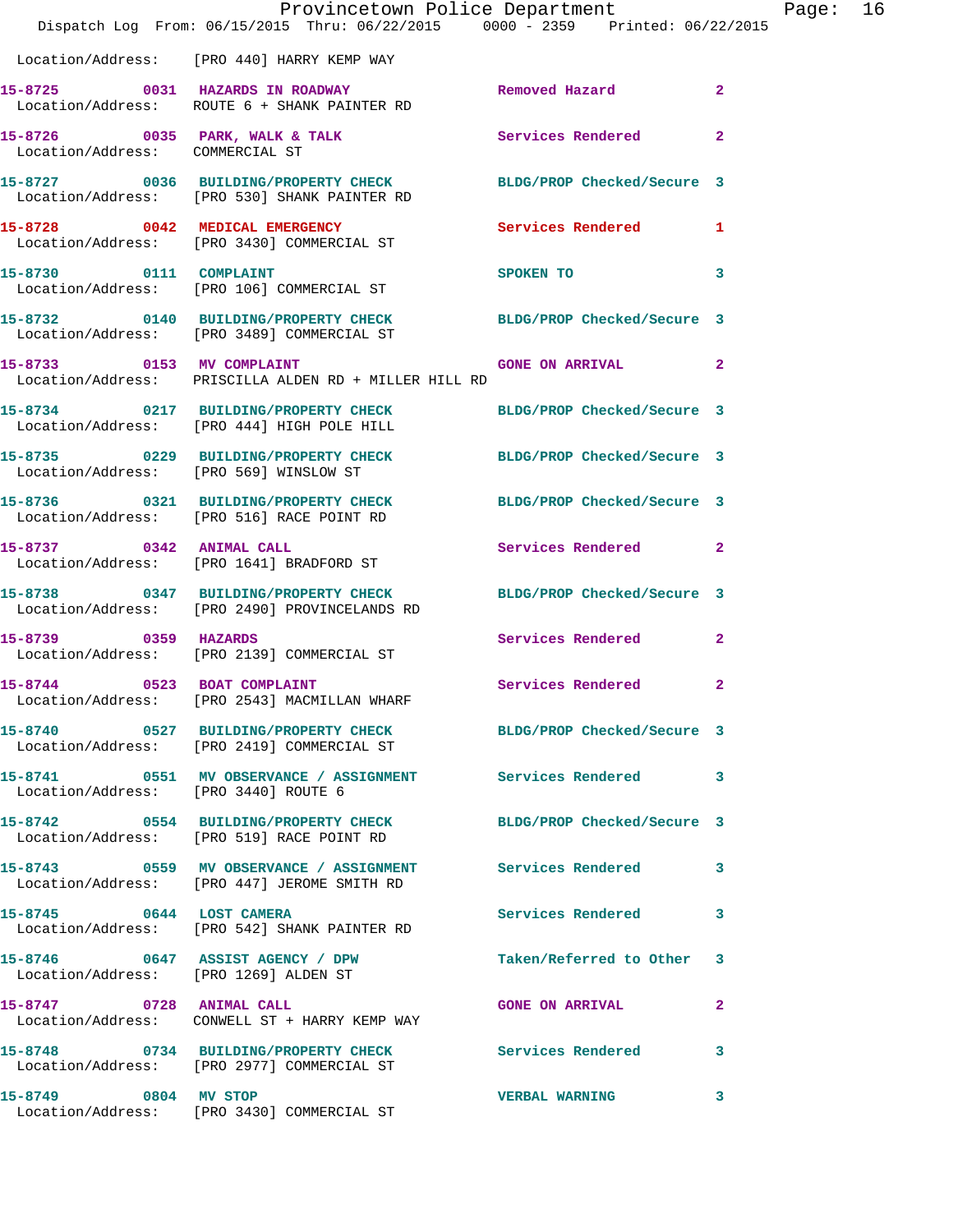|                                                                | Provincetown Police Department Page: 17                                                                       |                           |              |              |  |
|----------------------------------------------------------------|---------------------------------------------------------------------------------------------------------------|---------------------------|--------------|--------------|--|
|                                                                | Dispatch Log From: 06/15/2015 Thru: 06/22/2015 0000 - 2359 Printed: 06/22/2015                                |                           |              |              |  |
|                                                                | 15-8750 0806 BOAT/HARBORMASTER No Action Required 2<br>Location/Address: [PRO 2543] MACMILLAN WHARF           |                           |              |              |  |
|                                                                | 15-8751 0816 BUILDING/PROPERTY CHECK BLDG/PROP Checked/Secure 3<br>Location/Address: [PRO 3317] CEMETERY RD   |                           |              |              |  |
|                                                                | 15-8752 0816 BUILDING/PROPERTY CHECK BLDG/PROP Checked/Secure 3<br>Location/Address: [PRO 3318] CEMETERY RD   |                           |              |              |  |
|                                                                |                                                                                                               |                           |              |              |  |
|                                                                | 15-8754 0836 MV OBSERVANCE / ASSIGNMENT Services Rendered 3<br>Location/Address: [PRO 2521] ROUTE 6           |                           |              |              |  |
|                                                                | 15-8755 0849 BUILDING/PROPERTY CHECK BLDG/PROP Checked/Secure 3<br>Location/Address: [PRO 2206] COMMERCIAL ST |                           |              |              |  |
| 15-8756 0855 MV STOP<br>Location/Address: ROUTE 6              |                                                                                                               | <b>VERBAL WARNING</b>     | $\mathbf{3}$ |              |  |
|                                                                | 15-8757 0902 FOUND CREDIT CARD<br>Location/Address: [PRO 2359] COMMERCIAL ST                                  | No Action Required 3      |              |              |  |
|                                                                | 15-8758 0922 PARKING COMPLAINT / GENERAL GONE ON ARRIVAL 3<br>Location/Address: [PRO 1909] COMMERCIAL ST      |                           |              |              |  |
|                                                                | 15-8759 0925 PARK, WALK & TALK 2 BLDG/PROP Checked/Secure 2<br>Location/Address: [PRO 526] RYDER ST EXT       |                           |              |              |  |
|                                                                | 15-8760 0938 ANIMAL CALL-INJURED FOX GONE ON ARRIVAL 2<br>Location/Address: [PRO 3350] HARRY KEMP WAY         |                           |              |              |  |
| Location/Address: HARRY KEMP WAY                               | 15-8761 1005 MV STOP                                                                                          | <b>VERBAL WARNING</b>     | 3            |              |  |
|                                                                | 15-8762 1012 MV OBSERVANCE / ASSIGNMENT Services Rendered 3<br>Location/Address: ROUTE 6 + HOWLAND ST         |                           |              |              |  |
| Location/Address: [PRO 2768] BAKER AVE                         | 15-8763 1029 PARKING COMPLAINT / GENERAL Services Rendered 3                                                  |                           |              |              |  |
| 15-8764 1034 MV STOP<br>Location/Address: ROUTE 6 + CONWELL ST |                                                                                                               | Citation/Warning Issued 3 |              |              |  |
| Location/Address: [PRO 3287] ROUTE 6                           | 15-8765 1041 BUILDING/PROPERTY CHECK BLDG/PROP Checked/Secure 3                                               |                           |              |              |  |
| 15-8766 1047 MV DISABLED                                       | Location/Address: [PRO 2521] ROUTE 6                                                                          | Unfounded                 | $\mathbf{2}$ |              |  |
|                                                                | 15-8767 1052 PARK, WALK & TALK<br>Location/Address: [PRO 2500] COMMERCIAL ST                                  | No Action Required        | $\mathbf{2}$ |              |  |
| Location/Address: [PRO 2521] ROUTE 6                           | 15-8768 1055 ASSIST AGENCY / MUTUAL AID No Action Required 3                                                  |                           |              |              |  |
|                                                                | 15-8769 1101 BUILDING/PROPERTY CHECK Services Rendered<br>Location/Address: [PRO 2483] COMMERCIAL ST          |                           | 3            |              |  |
| 15-8770 1108 MV STOP<br>Location/Address: ROUTE 6              |                                                                                                               | <b>VERBAL WARNING</b>     | 3            |              |  |
| 15-8771 1109 HAZARDS                                           | Location/Address: [PRO 2139] COMMERCIAL ST                                                                    | Services Rendered         | $\mathbf{2}$ | $\mathbf{2}$ |  |
|                                                                | 15-8772 1113 LOST PURPLE PURSE<br>Location/Address: [PRO 3296] SHANK PAINTER RD                               | No Action Required 3      |              |              |  |
| 15-8773 1116 LOST IPHONE                                       |                                                                                                               | Services Rendered         | 3            |              |  |

Location/Address: [PRO 542] SHANK PAINTER RD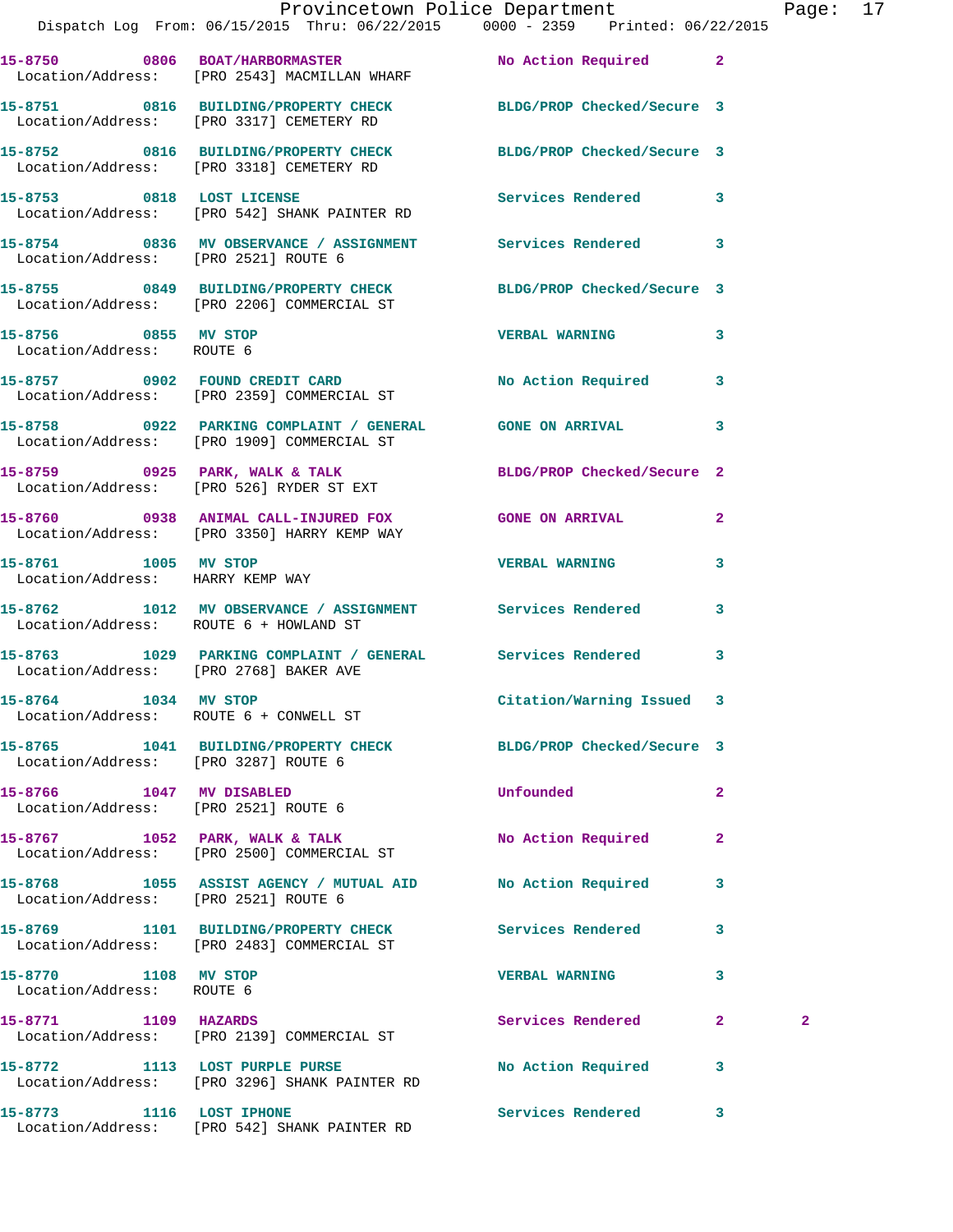|                                                                           | 15-8774 1128 ATTEMPTED B&E CUT SCREEN<br>Location/Address: [PRO 3007] HARRY KEMP WAY                            | Services Rendered          | $\mathbf{2}$   |
|---------------------------------------------------------------------------|-----------------------------------------------------------------------------------------------------------------|----------------------------|----------------|
| 15-8776 1210 EVALUATION                                                   | Location/Address: [PRO 3007] HARRY KEMP WAY                                                                     | <b>PATIENT REFUSAL</b>     | $\mathbf{1}$   |
|                                                                           | 15-8777 1241 WELL-BEING CHECK<br>Location/Address: [PRO 2139] COMMERCIAL ST                                     | <b>Services Rendered</b>   | 1              |
| 15-8778 1243 FOX ON ROOF<br>Location/Address: COMMERCIAL ST               |                                                                                                                 | Services Rendered          | $\mathbf{2}$   |
|                                                                           | 15-8779 1307 LOST CHANGE PURSE/ID<br>Location/Address: [PRO 542] SHANK PAINTER RD                               | <b>Services Rendered</b>   | 3              |
| 15-8780 1321 PARKED MV COMPLAINT<br>Location/Address: [PRO 1588] PEARL ST |                                                                                                                 | Services Rendered          | $\mathbf{2}$   |
|                                                                           | 15-8781 1323 LOST WALLET<br>Location/Address: [PRO 542] SHANK PAINTER RD                                        | <b>Services Rendered</b>   | 3              |
| 15-8783 1409 BOAT COMPLAINT                                               | Location/Address: [PRO 3259] MACMILLAN WHARF                                                                    | SPOKEN TO                  | $\mathbf{2}$   |
| 15-8784 1452 BIKE ACCIDENT                                                | Location/Address: [PRO 3746] BRADFORD ST EXT                                                                    | Investigated               | $\mathbf{2}$   |
| 15-8785 1459 TRIP AND FALL                                                | Location/Address: [PRO 3259] MACMILLAN WHARF                                                                    | No Action Required         | 1              |
|                                                                           | 15-8787 1508 911 CALL/DISORIENTED<br>Location/Address: [PRO 165] COMMERCIAL ST                                  | Could Not Locate           | 1              |
| 15-8788 1534 SCAM REPORT<br>Location/Address: COMMERCIAL ST               |                                                                                                                 | SPOKEN TO                  | $\mathbf{2}$   |
|                                                                           | 15-8790 1617 SERVE WARRANT/ARREST<br>Location/Address: [PRO 542] SHANK PAINTER RD<br>Refer To Arrest: 15-120-AR | Arrest(s) Made             | 3              |
|                                                                           | 15-8792 1658 FOUND DUFFEL BAG<br>Location/Address: [PRO 526] RYDER ST EXT                                       | Services Rendered 3        |                |
|                                                                           | 15-8793 1730 FOUND CELL PHONE PROPERTY Services Rendered 3<br>Location/Address: [PRO 4003] COMMERCIAL ST        |                            |                |
|                                                                           | 15-8794 1800 FOUND DROID CELLPHONE<br>Location/Address: [PRO 2483] COMMERCIAL ST                                | <b>Services Rendered</b>   | 3              |
|                                                                           | 15-8795 1830 CAR ALARM SOUNDING<br>Location/Address: [PRO 312] COMMERCIAL ST                                    | Services Rendered          | $\overline{a}$ |
|                                                                           | 15-8796 1913 BUILDING/PROPERTY CHECK<br>Location/Address: [PRO 519] RACE POINT RD                               | BLDG/PROP Checked/Secure 3 |                |
|                                                                           | 15-8797 1913 BUILDING/PROPERTY CHECK<br>Location/Address: [PRO 3007] HARRY KEMP WAY                             | BLDG/PROP Checked/Secure 3 |                |
|                                                                           | 15-8798 1920 ASSIST AGENCY / BOAT<br>Location/Address: [PRO 3259] MACMILLAN WHARF                               | No Action Required         | 3              |
| 15-8799 2018 MV DISABLED<br>Location/Address: [PRO 2519] ROUTE 6          |                                                                                                                 | Could Not Locate           | $\mathbf{2}$   |
| 15-8800 2024 MV DISABLED<br>Location/Address: [PRO 2513] ROUTE 6          |                                                                                                                 | Vehicle Towed              | $\mathbf{2}$   |
| Location/Address: [PRO 2513] ROUTE 6                                      | 15-8801 2026 POSSIBLE MISSING PERSON                                                                            | Taken/Referred to Other 1  |                |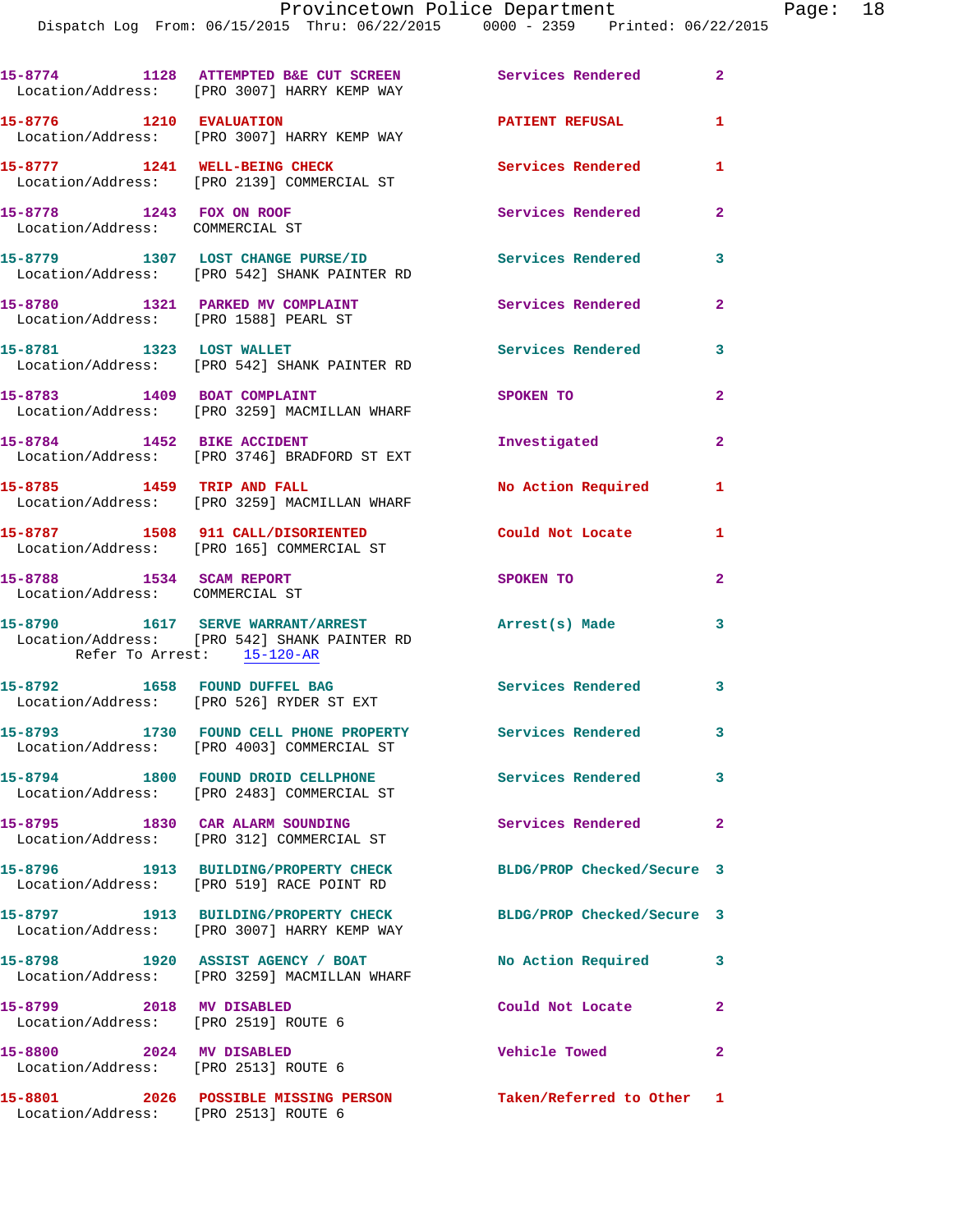## Provincetown Police Department Fage: 19

|                                 | Dispatch Log From: 06/15/2015 Thru: 06/22/2015 0000 - 2359 Printed: 06/22/2015                                  |                            |                            |    |
|---------------------------------|-----------------------------------------------------------------------------------------------------------------|----------------------------|----------------------------|----|
|                                 | 15-8802 2034 911 MISDIAL<br>Location/Address: [PRO 63] BRADFORD ST EXT                                          | Services Rendered 1        |                            |    |
|                                 | 15-8803 2124 BUILDING/PROPERTY CHECK BLDG/PROP Checked/Secure 3<br>Location/Address: [PRO 2419] COMMERCIAL ST   |                            |                            |    |
|                                 | 15-8804 2159 PARK, WALK & TALK<br>Location: [PRO 3431] LOPES SQUARE                                             | Services Rendered 2        |                            |    |
|                                 | 15-8805 2205 NOISE COMPLAINT<br>Location/Address: [PRO 444] HIGH POLE HILL                                      | Services Rendered 3        |                            |    |
|                                 | 15-8806 2240 BUILDING/PROPERTY CHECK<br>Location/Address: [PRO 2419] COMMERCIAL ST                              | BLDG/PROP Checked/Secure 3 |                            |    |
|                                 | 15-8807 2246 NOISE COMPLAINT<br>Location/Address: [PRO 444] HIGH POLE HILL                                      | <b>SPOKEN TO</b>           | 3                          |    |
| 15-8808 2259 COMPLAINT          | Location/Address: [PRO 208] COMMERCIAL ST                                                                       | SPOKEN TO                  | $\overline{\phantom{a}}$ 3 |    |
|                                 | 15-8809 2310 BUILDING/PROPERTY CHECK BLDG/PROP Checked/Secure 3<br>Location/Address: [PRO 447] JEROME SMITH RD  |                            |                            |    |
|                                 | 15-8810 2316 BUILDING/PROPERTY CHECK BLDG/PROP Checked/Secure 3<br>Location/Address: [PRO 545] SHANK PAINTER RD |                            |                            |    |
|                                 | 15-8811 2319 MV STOP<br>Location/Address: BRADFORD ST + COOK ST                                                 | <b>VERBAL WARNING</b>      | 3                          |    |
| 15-8813 2334 COMPLAINT          | Location/Address: [PRO 208] COMMERCIAL ST                                                                       | <b>SPOKEN TO</b>           | 3                          |    |
|                                 | 15-8814 2358 MV STOP<br>Location/Address: HOWLAND ST + HARRY KEMP WAY                                           | <b>VERBAL WARNING</b>      | 3                          |    |
| For Date: $06/21/2015$ - Sunday |                                                                                                                 |                            |                            |    |
|                                 | 15-8815 0006 MV OBSERVANCE / ASSIGNMENT No Action Required 3<br>Location/Address: BRADFORD ST + HOWLAND ST      |                            |                            |    |
| 15-8817 0007 LOBBY TRAFFIC      | Location/Address: [PRO 542] SHANK PAINTER RD                                                                    | Services Rendered 2        |                            | 22 |
|                                 | Location/Address: [PRO 94] BRADFORD ST                                                                          |                            |                            |    |
| 15-8818 0015 MV STOP            | Location/Address: BRADFORD ST + DAGGETT LN                                                                      | <b>VERBAL WARNING</b>      | 3                          |    |
| 15-8819 0023 MV STOP            | Location/Address: BRADFORD ST + ALLERTON ST                                                                     | <b>VERBAL WARNING</b>      | 3                          |    |
|                                 | 15-8820 0025 NOISE COMPLAINT<br>Location/Address: [PRO 444] HIGH POLE HILL                                      | Unfounded                  | 3                          |    |
|                                 | 15-8821 0033 MV STOP<br>Location/Address: BRADFORD ST + DAGGETT LN                                              | <b>VERBAL WARNING</b>      | 3                          |    |
| 15-8822 0033 COMPLAINT          | Location/Address: [PRO 3236] COMMERCIAL ST                                                                      | SPOKEN TO                  | 3                          |    |
| Location: CENTER TOWN           | 15-8823 0038 NOISE COMPLAINT Services Rendered                                                                  |                            | 3                          |    |
| Location/Address: COMMERCIAL ST | 15-8824 0045 PARK, WALK & TALK 1988 Services Rendered                                                           |                            | $\mathbf{2}$               |    |
|                                 | 15-8825 0053 BAR CHECK<br>Location/Address: [PRO 399] COMMERCIAL ST                                             | No Action Required 2       |                            |    |
|                                 |                                                                                                                 |                            |                            |    |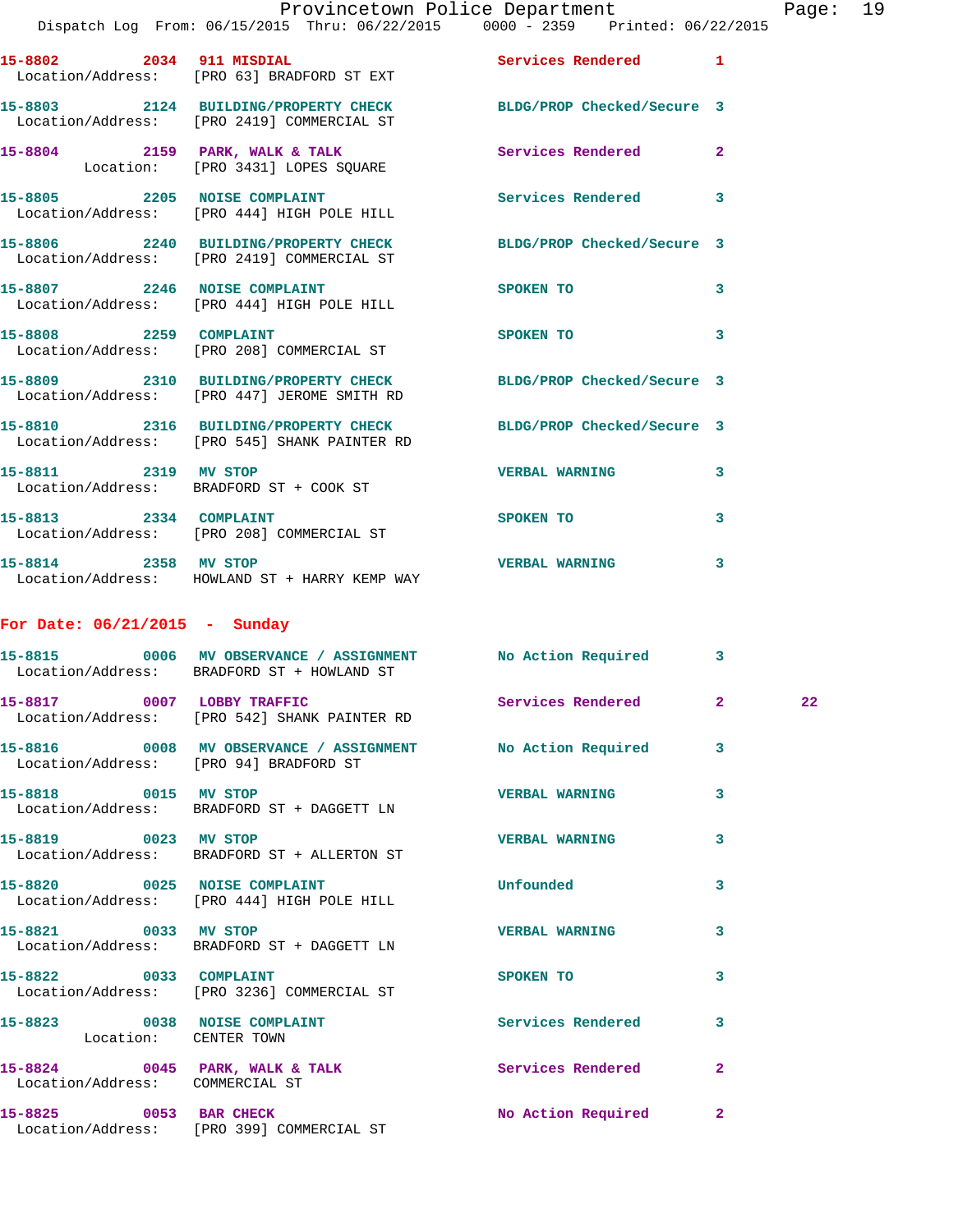| 15-8826 0059 BAR CHECK                                     | Location/Address: [PRO 3443] COMMERCIAL ST                                                                | No Action Required 2       |                         |
|------------------------------------------------------------|-----------------------------------------------------------------------------------------------------------|----------------------------|-------------------------|
|                                                            | 15-8827 0103 MV COMPLAINT<br>Location/Address: STANDISH ST + CEMETERY RD                                  | Services Rendered          | $\overline{2}$          |
|                                                            | 15-8828 0108 MV OBSERVANCE / ASSIGNMENT No Action Required<br>Location/Address: BRADFORD ST + RYDER ST    |                            | $\overline{\mathbf{3}}$ |
|                                                            | 15-8829 0112 MV STOP<br>Location/Address: CONWELL ST + BRADFORD ST                                        | <b>VERBAL WARNING</b>      | 3                       |
| Location/Address: COMMERCIAL ST                            | 15-8830 0122 PARK, WALK & TALK                                                                            | No Action Required         | $\mathbf{2}$            |
| 15-8832 0125 MV STOP<br>Refer To Arrest: 15-124-AR         | Location/Address: BRADFORD ST + MILLER HILL RD                                                            | Arrest(s) Made             | $\mathbf{3}$            |
| 15-8834 0140 ASSAULT                                       | Location/Address: STANDISH ST + BRADFORD ST                                                               | Services Rendered          | 1                       |
| Refer To Arrest: 15-124-AR                                 | 15-8835 0305 MEDICAL EMERGENCY<br>Location/Address: [PRO 542] SHANK PAINTER RD                            | Transported to Hospital 1  |                         |
|                                                            | 15-8836 0328 BUILDING/PROPERTY CHECK<br>Location/Address: [PRO 3259] MACMILLAN WHARF                      | BLDG/PROP Checked/Secure 3 |                         |
|                                                            | 15-8837 0513 BUILDING/PROPERTY CHECK<br>Location/Address: [PRO 1646] WINSLOW ST                           | BLDG/PROP Checked/Secure 3 |                         |
|                                                            | 15-8838 0610 LOST/FOUND PROPERTY<br>Location/Address: [PRO 542] SHANK PAINTER RD                          | No Action Required 3       |                         |
|                                                            | 15-8839 0645 MEDICAL EMERGENCY<br>Location/Address: [PRO 542] SHANK PAINTER RD                            | <b>PATIENT REFUSAL</b>     | 1                       |
|                                                            | 15-8840 0706 MEDICAL EMERGENCY<br>Location/Address: [PRO 542] SHANK PAINTER RD                            | PATIENT REFUSAL            | 1                       |
|                                                            | 15-8841 0753 BUILDING/PROPERTY CHECK<br>Location/Address: [PRO 3430] COMMERCIAL ST                        | <b>Services Rendered</b>   | 3                       |
| 0835 MV STOP<br>15-8842<br>Location/Address: RACE POINT RD |                                                                                                           | Citation/Warning Issued 3  |                         |
| Location/Address: [PRO 1662] PEARL ST                      | 15-8843 0926 MEDICAL EMERGENCY                                                                            | <b>PATIENT REFUSAL</b>     | $\mathbf{1}$            |
|                                                            | 15-8844 0950 DEAD SHARK CARCUS<br>Location/Address: [PRO 2977] COMMERCIAL ST                              | No Action Required         | $\mathbf{2}$            |
|                                                            | 15-8845      0955   HARBORMASTER ON DUTY<br>Location/Address:   [PRO 2543]MACMILLAN WHARF                 | No Action Required 3       |                         |
|                                                            | 15-8846 1019 MV STOP<br>Location/Address: DYER ST + COMMERCIAL ST                                         | SPOKEN TO                  | 3                       |
|                                                            | 15-8848 1201 MV OBSERVANCE / ASSIGNMENT Services Rendered<br>Location/Address: HIGH POLE HL + BRADFORD ST |                            | $\overline{\mathbf{3}}$ |
| Location/Address: [PRO 1588] PEARL ST                      | 15-8849 1210 PARKING COMPLAINT / GENERAL Citation/Warning Issued 3                                        |                            |                         |
|                                                            |                                                                                                           |                            |                         |
|                                                            | 15-8850 1215 MEDICAL WALK IN HDQ<br>Location/Address: [PRO 1892] SHANK PAINTER RD                         | PATIENT REFUSAL            | 1                       |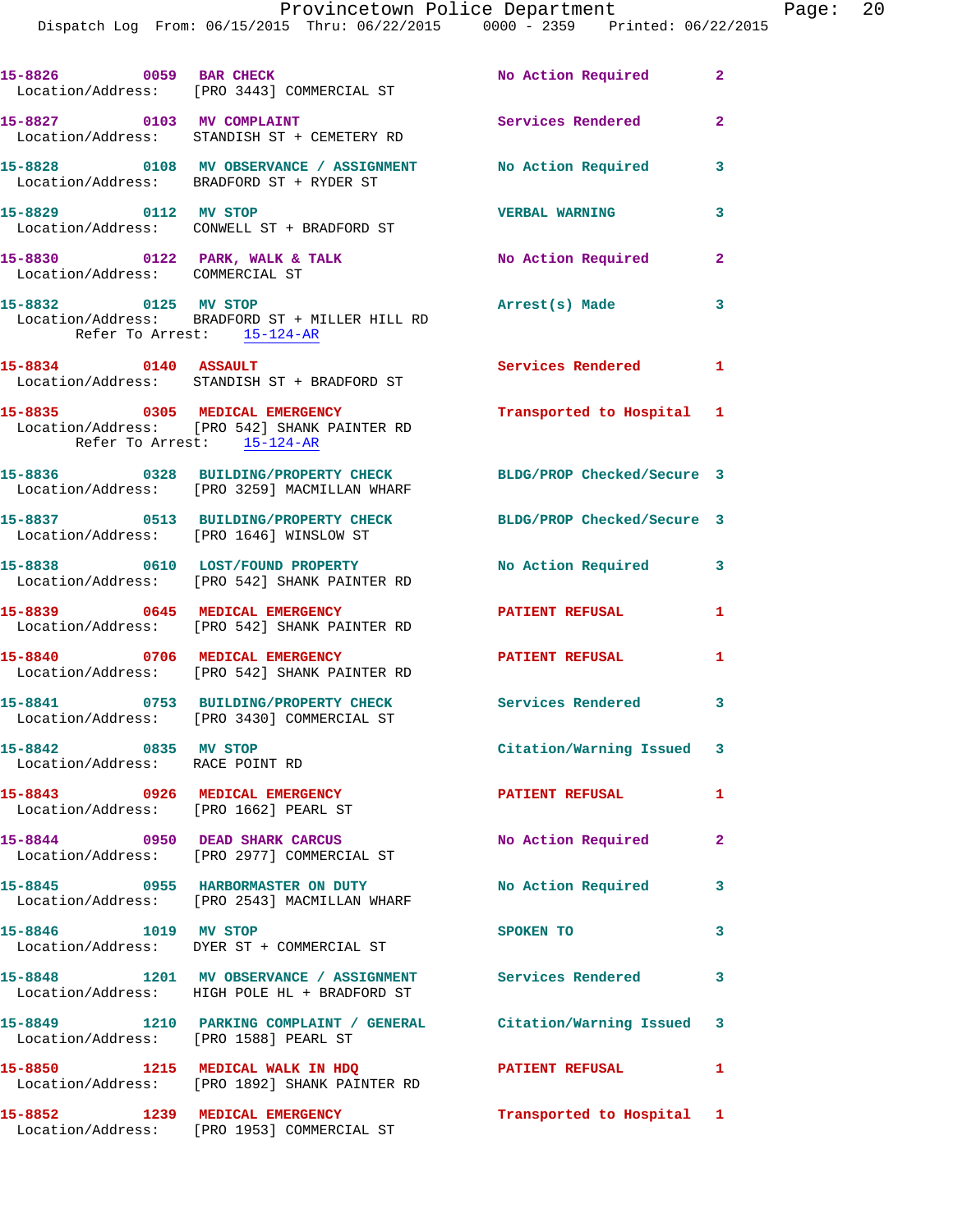Dispatch Log From: 06/15/2015 Thru: 06/22/2015 0000 - 2359 Printed: 06/22/2015 **15-8853 1245 SMOKE DETECTOR SOUNDING Services Rendered 1**  Location/Address: [PRO 3106] COMMERCIAL ST **15-8854 1428 WELL BEING CHECK Services Rendered 3**  Location/Address: [PRO 60] BRADFORD ST **15-8855 1548 PARK, WALK & TALK Services Rendered 2**  Location/Address: [PRO 105] COMMERCIAL ST **15-8856 1648 BUILDING/PROPERTY CHECK Services Rendered 3**  Location/Address: [PRO 3259] MACMILLAN WHARF **15-8857 1649 VERBAL STOP SIGN VERBAL WARNING 3**  Location: [PRO 3431] LOPES SQUARE 15-8858 1652 FOUND PA LICENSE **15-8858** Services Rendered 3 Location: [PRO 3431] LOPES SQUARE **15-8859 1708 BUILDING/PROPERTY CHECK BLDG/PROP Checked/Secure 3**  Location/Address: [PRO 2481] TREMONT ST **15-8860 1808 BUILDING/PROPERTY CHECK Services Rendered 3**  Location/Address: [PRO 2500] COMMERCIAL ST 15-8861 1820 FLIGHT COVERAGE **Services Rendered** 2 Location/Address: [PRO 516] RACE POINT RD **15-8862 1934 ASSIST AGENCY / MUTUAL AID Services Rendered 3**  Location/Address: [PRO 2521] ROUTE 6 **15-8863 1945 LOST WALLET Services Rendered 3**  Location/Address: [PRO 542] SHANK PAINTER RD **15-8864 1956 ANIMAL CALL Services Rendered 2**  Location/Address: COURT ST + SHANK PAINTER RD **15-8865 2015 BUILDING/PROPERTY CHECK BLDG/PROP Checked/Secure 3**  Location/Address: [PRO 2419] COMMERCIAL ST **15-8867 2129 BUILDING/PROPERTY CHECK BLDG/PROP Checked/Secure 3**  Location/Address: [PRO 2419] COMMERCIAL ST **15-8869 2143 ANIMAL CALL Services Rendered 2**  Location/Address: [PRO 94] BRADFORD ST **15-8868 2144 BUILDING/PROPERTY CHECK BLDG/PROP Checked/Secure 3**  Location/Address: [PRO 1638] COMMERCIAL ST **15-8870 2230 MV STOP VERBAL WARNING 3**  Location: [PRO 3431] LOPES SQUARE **15-8871 2250 BUILDING/PROPERTY CHECK BLDG/PROP Checked/Secure 3**  Location/Address: [PRO 2419] COMMERCIAL ST **15-8872 2318 BUILDING/PROPERTY CHECK BLDG/PROP Checked/Secure 3**  Location/Address: [PRO 447] JEROME SMITH RD **15-8874 2325 BUILDING/PROPERTY CHECK Services Rendered 3**  Location/Address: [PRO 3430] COMMERCIAL ST **15-8875 2332 MV OBSERVANCE / ASSIGNMENT Services Rendered 3**  Location/Address: BRADFORD ST + HOWLAND ST **15-8876 2345 MV STOP VERBAL WARNING 3**  Location/Address: ROUTE 6 + HOWLAND ST

**For Date: 06/22/2015 - Monday**

| 15-8877 |  | 0006 ASSIST AGENCY / MUTUAL AID | Services Rendered |  |
|---------|--|---------------------------------|-------------------|--|
|         |  |                                 |                   |  |